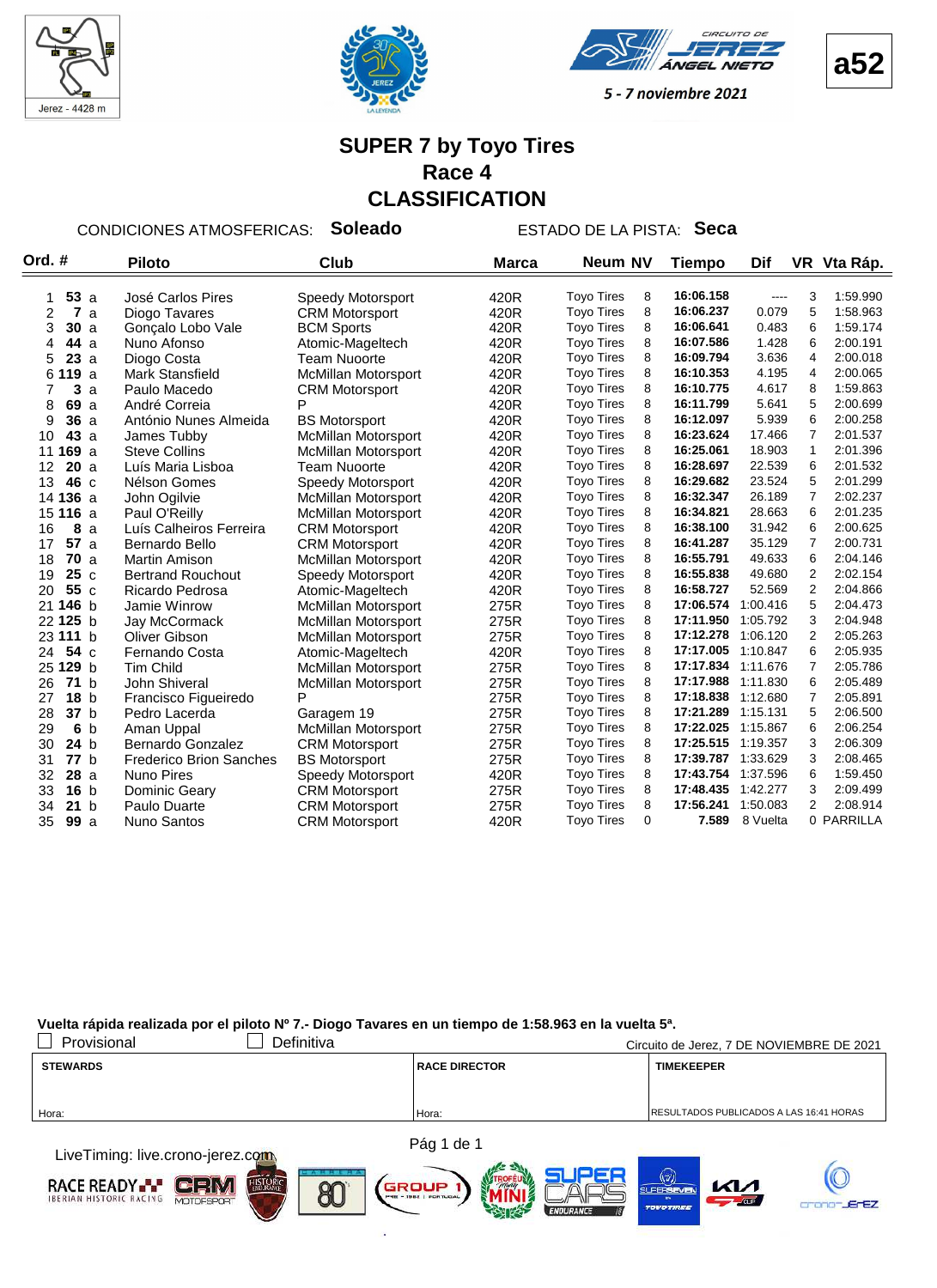







#### **SUPER 7 by Toyo Tires - 420R Race 4 CLASSIFICATION**

CONDICIONES ATMOSFERICAS: **Soleado** ESTADO DE LA PISTA: **Seca**

| Ord. #                  | <b>Piloto</b><br>Club   |                            | Marca | <b>Neum NV</b>    |   | Tiempo    | Dif      | VR | Vta Ráp.   |
|-------------------------|-------------------------|----------------------------|-------|-------------------|---|-----------|----------|----|------------|
|                         |                         |                            |       |                   |   |           |          |    |            |
| 53a                     | José Carlos Pires       | Speedy Motorsport          | 420R  | <b>Toyo Tires</b> | 8 | 16:06.158 | $---$    | 3  | 1:59.990   |
| 7<br>$\mathcal{P}$<br>a | Diogo Tavares           | <b>CRM Motorsport</b>      | 420R  | <b>Toyo Tires</b> | 8 | 16:06.237 | 0.079    | 5  | 1:58.963   |
| 30a<br>3                | Goncalo Lobo Vale       | <b>BCM Sports</b>          | 420R  | <b>Toyo Tires</b> | 8 | 16:06.641 | 0.483    | 6  | 1:59.174   |
| 44 a<br>4               | Nuno Afonso             | Atomic-Mageltech           | 420R  | <b>Toyo Tires</b> | 8 | 16:07.586 | 1.428    | 6  | 2:00.191   |
| 23a<br>5                | Diogo Costa             | <b>Team Nuoorte</b>        | 420R  | <b>Toyo Tires</b> | 8 | 16:09.794 | 3.636    | 4  | 2:00.018   |
| 6 119 a                 | Mark Stansfield         | <b>McMillan Motorsport</b> | 420R  | <b>Toyo Tires</b> | 8 | 16:10.353 | 4.195    | 4  | 2:00.065   |
| 3<br>a                  | Paulo Macedo            | <b>CRM Motorsport</b>      | 420R  | <b>Toyo Tires</b> | 8 | 16:10.775 | 4.617    | 8  | 1:59.863   |
| 69 a<br>8               | André Correia           | P                          | 420R  | <b>Tovo Tires</b> | 8 | 16:11.799 | 5.641    | 5  | 2:00.699   |
| 36a<br>9                | António Nunes Almeida   | <b>BS Motorsport</b>       | 420R  | <b>Toyo Tires</b> | 8 | 16:12.097 | 5.939    | 6  | 2:00.258   |
| <b>43</b> a<br>10       | James Tubby             | <b>McMillan Motorsport</b> | 420R  | <b>Toyo Tires</b> | 8 | 16:23.624 | 17.466   |    | 2:01.537   |
| 11 169 a                | <b>Steve Collins</b>    | <b>McMillan Motorsport</b> | 420R  | <b>Toyo Tires</b> | 8 | 16:25.061 | 18.903   |    | 2:01.396   |
| 20a<br>12 <sup>2</sup>  | Luís Maria Lisboa       | <b>Team Nuoorte</b>        | 420R  | <b>Toyo Tires</b> | 8 | 16:28.697 | 22.539   | 6  | 2:01.532   |
| 13 136 a                | John Ogilvie            | McMillan Motorsport        | 420R  | <b>Toyo Tires</b> | 8 | 16:32.347 | 26.189   | 7  | 2:02.237   |
| 14 116 a                | Paul O'Reilly           | <b>McMillan Motorsport</b> | 420R  | <b>Toyo Tires</b> | 8 | 16:34.821 | 28.663   | 6  | 2:01.235   |
| 8<br>15<br>a            | Luís Calheiros Ferreira | <b>CRM Motorsport</b>      | 420R  | <b>Toyo Tires</b> | 8 | 16:38.100 | 31.942   | 6  | 2:00.625   |
| 57a<br>16               | Bernardo Bello          | <b>CRM Motorsport</b>      | 420R  | <b>Toyo Tires</b> | 8 | 16:41.287 | 35.129   |    | 2:00.731   |
| 70a<br>17               | <b>Martin Amison</b>    | <b>McMillan Motorsport</b> | 420R  | <b>Toyo Tires</b> | 8 | 16:55.791 | 49.633   | 6  | 2:04.146   |
| 28a<br>18               | <b>Nuno Pires</b>       | Speedy Motorsport          | 420R  | <b>Toyo Tires</b> | 8 | 17:43.754 | 1:37.596 | 6  | 1:59.450   |
| 19<br>99a               | Nuno Santos             | <b>CRM Motorsport</b>      | 420R  | <b>Toyo Tires</b> | 0 | 7.589     | 8 Vuelta |    | 0 PARRILLA |

| Provisional                                                                                                                                                                                                                   | Definitiva |                      | Circuito de Jerez, 7 DE NOVIEMBRE DE 2021       |
|-------------------------------------------------------------------------------------------------------------------------------------------------------------------------------------------------------------------------------|------------|----------------------|-------------------------------------------------|
| <b>STEWARDS</b>                                                                                                                                                                                                               |            | <b>RACE DIRECTOR</b> | <b>TIMEKEEPER</b>                               |
|                                                                                                                                                                                                                               |            |                      |                                                 |
| Hora:                                                                                                                                                                                                                         |            | Hora:                | <b>IRESULTADOS PUBLICADOS A LAS 16:41 HORAS</b> |
|                                                                                                                                                                                                                               |            |                      |                                                 |
| the company of the company of the company of the company of the company of the company of the company of the company of the company of the company of the company of the company of the company of the company of the company |            | Pág 1 de 1           |                                                 |

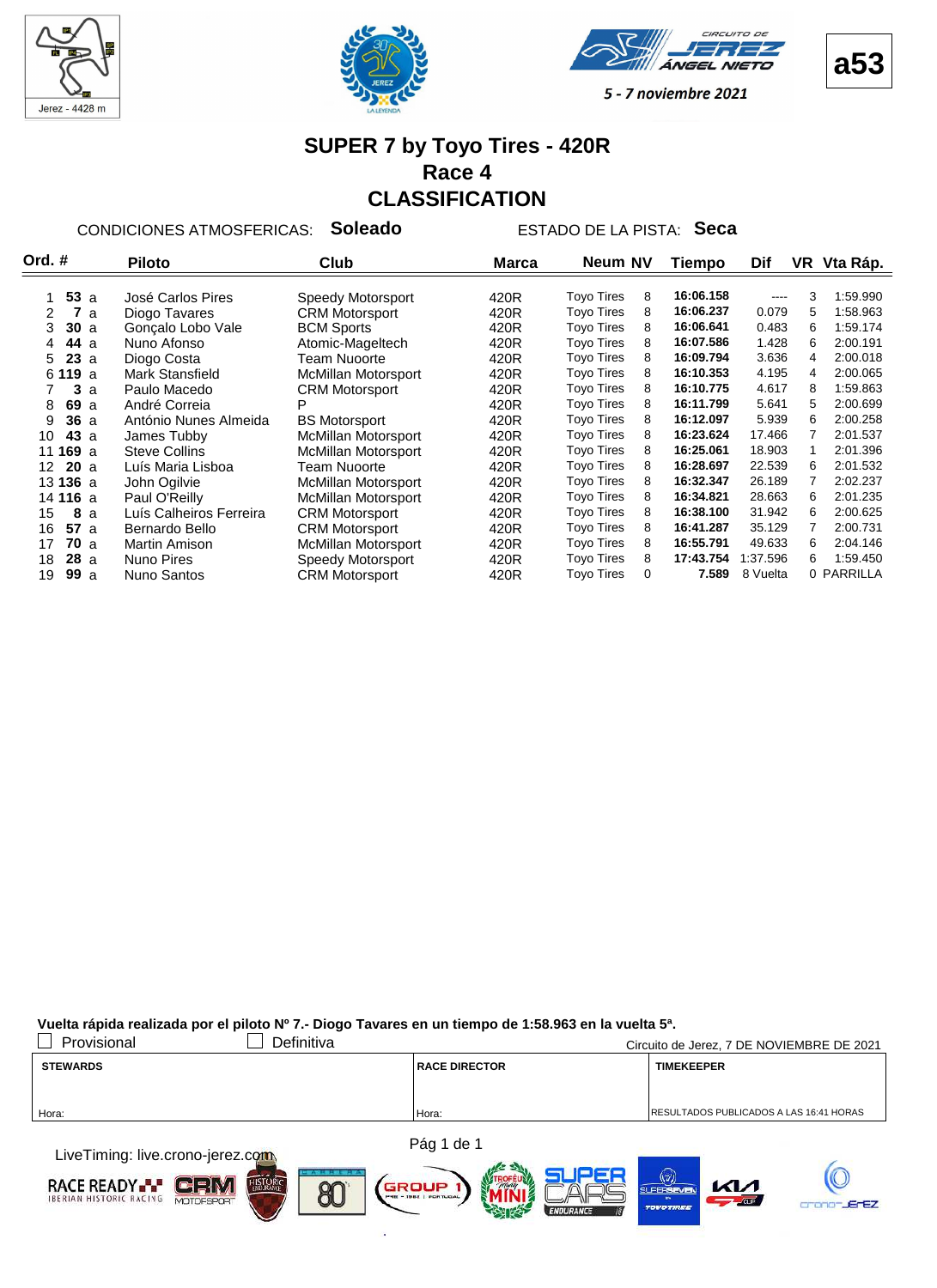







#### **SUPER 7 by Toyo Tires - 275R Race 4 CLASSIFICATION**

CONDICIONES ATMOSFERICAS: **Soleado** ESTADO DE LA PISTA: **Seca**

| Ord. #                 | <b>Piloto</b>                  | Club                       | <b>Marca</b> | Neum NV           |   | Tiempo    | Dif           |    | VR Vta Ráp. |
|------------------------|--------------------------------|----------------------------|--------------|-------------------|---|-----------|---------------|----|-------------|
|                        |                                |                            |              |                   |   |           |               |    |             |
| 1 146 $b$              | Jamie Winrow                   | McMillan Motorsport        | 275R         | <b>Toyo Tires</b> | 8 | 17:06.574 | $\frac{1}{2}$ | 5  | 2:04.473    |
| 2125 b                 | Jay McCormack                  | <b>McMillan Motorsport</b> | 275R         | <b>Toyo Tires</b> | 8 | 17:11.950 | 5.376         | 3  | 2:04.948    |
| 3111 b                 | Oliver Gibson                  | <b>McMillan Motorsport</b> | 275R         | <b>Toyo Tires</b> | 8 | 17:12.278 | 5.704         | 2  | 2:05.263    |
| 4 129 b                | Tim Child                      | <b>McMillan Motorsport</b> | 275R         | <b>Toyo Tires</b> | 8 | 17:17.834 | 11.260        |    | 2:05.786    |
| 5 71 b                 | John Shiveral                  | <b>McMillan Motorsport</b> | 275R         | <b>Tovo Tires</b> | 8 | 17:17.988 | 11.414        | 6  | 2:05.489    |
| 18 <sub>b</sub><br>6.  | Francisco Figueiredo           | P                          | 275R         | <b>Tovo Tires</b> | 8 | 17:18.838 | 12.264        |    | 2:05.891    |
| 37 <sub>b</sub>        | Pedro Lacerda                  | Garagem 19                 | 275R         | <b>Tovo Tires</b> | 8 | 17:21.289 | 14.715        | 5. | 2:06.500    |
| 6 b<br>8               | Aman Uppal                     | McMillan Motorsport        | 275R         | <b>Toyo Tires</b> | 8 | 17:22.025 | 15.451        | 6  | 2:06.254    |
| 24 <sub>b</sub><br>9   | Bernardo Gonzalez              | <b>CRM Motorsport</b>      | 275R         | <b>Toyo Tires</b> | 8 | 17:25.515 | 18.941        | 3  | 2:06.309    |
| <b>77</b> b<br>10      | <b>Frederico Brion Sanches</b> | <b>BS Motorsport</b>       | 275R         | <b>Toyo Tires</b> | 8 | 17:39.787 | 33.213        | 3  | 2:08.465    |
| 16 <sub>b</sub><br>11  | Dominic Geary                  | <b>CRM Motorsport</b>      | 275R         | <b>Tovo Tires</b> | 8 | 17:48.435 | 41.861        | 3  | 2:09.499    |
| 21 <sub>b</sub><br>12. | Paulo Duarte                   | <b>CRM Motorsport</b>      | 275R         | <b>Tovo Tires</b> | 8 | 17:56.241 | 49.667        | 2  | 2:08.914    |

| Provisional                                                                                                                                                                                                                   | Definitiva |                      | Circuito de Jerez, 7 DE NOVIEMBRE DE 2021 |
|-------------------------------------------------------------------------------------------------------------------------------------------------------------------------------------------------------------------------------|------------|----------------------|-------------------------------------------|
| <b>STEWARDS</b>                                                                                                                                                                                                               |            | <b>RACE DIRECTOR</b> | <b>TIMEKEEPER</b>                         |
|                                                                                                                                                                                                                               |            |                      |                                           |
|                                                                                                                                                                                                                               |            |                      | RESULTADOS PUBLICADOS A LAS 16:41 HORAS   |
| Hora:                                                                                                                                                                                                                         |            | Hora:                |                                           |
| the company of the company of the company of the company of the company of the company of the company of the company of the company of the company of the company of the company of the company of the company of the company |            | Pág 1 de 1           |                                           |

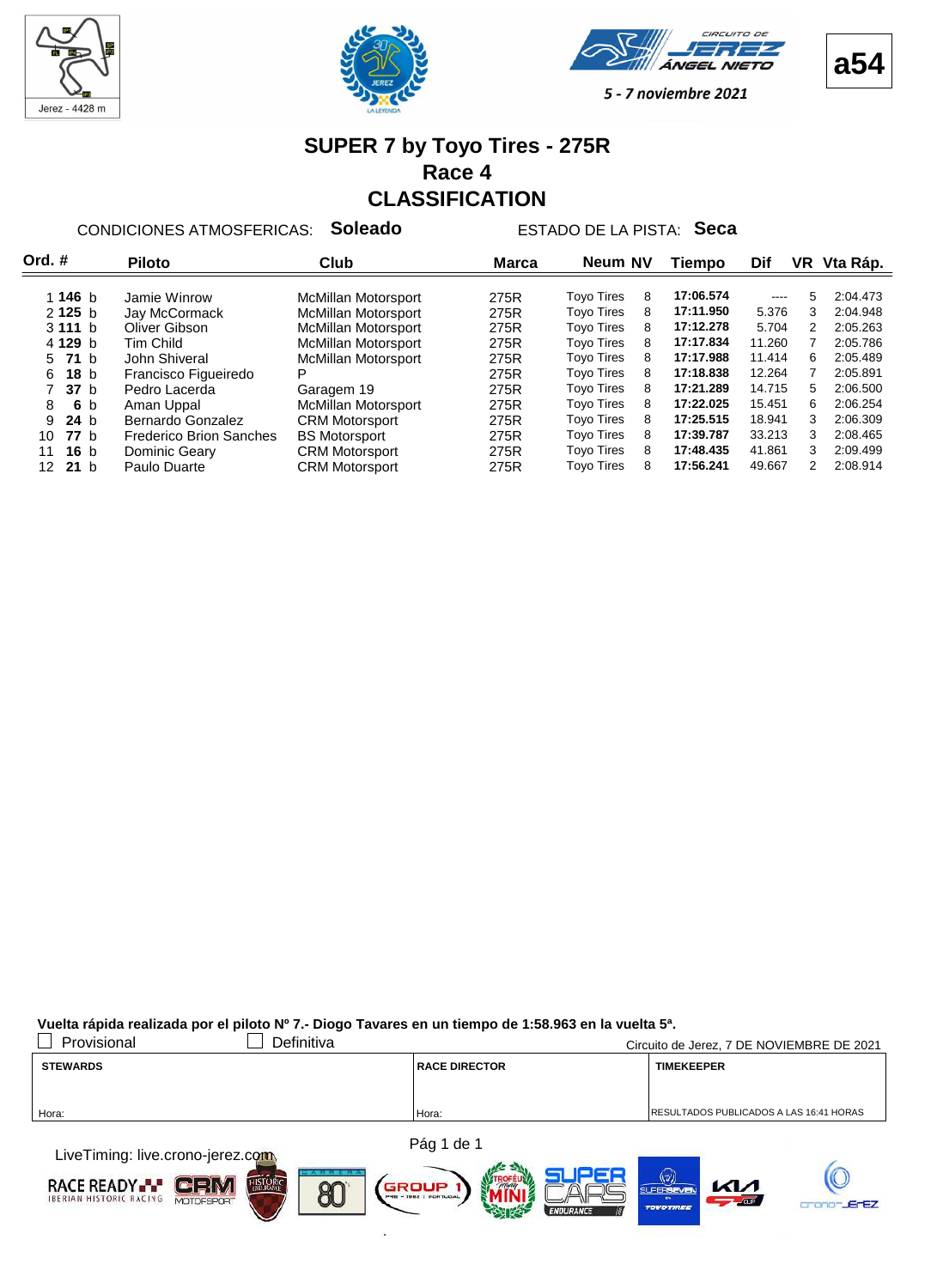







#### **SUPER 7 by Toyo Tires - 420R Business Race 4 CLASSIFICATION**

CONDICIONES ATMOSFERICAS: **Soleado** ESTADO DE LA PISTA: **Seca**

| Ord. #                                          | <b>Piloto</b>                                                                 | Club                                                                           | Marca                        | Neum NV                                                                          |                     | <b>Tiempo</b>                                    | Dif                                                       | VR Vta Ráp. |                                              |
|-------------------------------------------------|-------------------------------------------------------------------------------|--------------------------------------------------------------------------------|------------------------------|----------------------------------------------------------------------------------|---------------------|--------------------------------------------------|-----------------------------------------------------------|-------------|----------------------------------------------|
| 46 c<br>25c<br>$3\quad55\text{ c}$<br>54 с<br>4 | Nélson Gomes<br><b>Bertrand Rouchout</b><br>Ricardo Pedrosa<br>Fernando Costa | Speedy Motorsport<br>Speedy Motorsport<br>Atomic-Mageltech<br>Atomic-Mageltech | 420R<br>420R<br>420R<br>420R | <b>Tovo Tires</b><br><b>Tovo Tires</b><br><b>Tovo Tires</b><br><b>Tovo Tires</b> | -8<br>-8<br>-8<br>8 | 16:29.682<br>16:55.838<br>16:58.727<br>17:17.005 | $\sim$ $\sim$ $\sim$ $\sim$<br>26.156<br>29.045<br>47.323 | - 5<br>6    | 2:01.299<br>2:02.154<br>2:04.866<br>2:05.935 |

| Provisional                                                                                                                                                                                                                   | Definitiva |                      | Circuito de Jerez, 7 DE NOVIEMBRE DE 2021       |
|-------------------------------------------------------------------------------------------------------------------------------------------------------------------------------------------------------------------------------|------------|----------------------|-------------------------------------------------|
| <b>STEWARDS</b>                                                                                                                                                                                                               |            | <b>RACE DIRECTOR</b> | <b>TIMEKEEPER</b>                               |
|                                                                                                                                                                                                                               |            |                      |                                                 |
| Hora:                                                                                                                                                                                                                         |            | Hora:                | <b>IRESULTADOS PUBLICADOS A LAS 16:41 HORAS</b> |
|                                                                                                                                                                                                                               |            |                      |                                                 |
| the company of the company of the company of the company of the company of the company of the company of the company of the company of the company of the company of the company of the company of the company of the company |            | Pág 1 de 1           |                                                 |

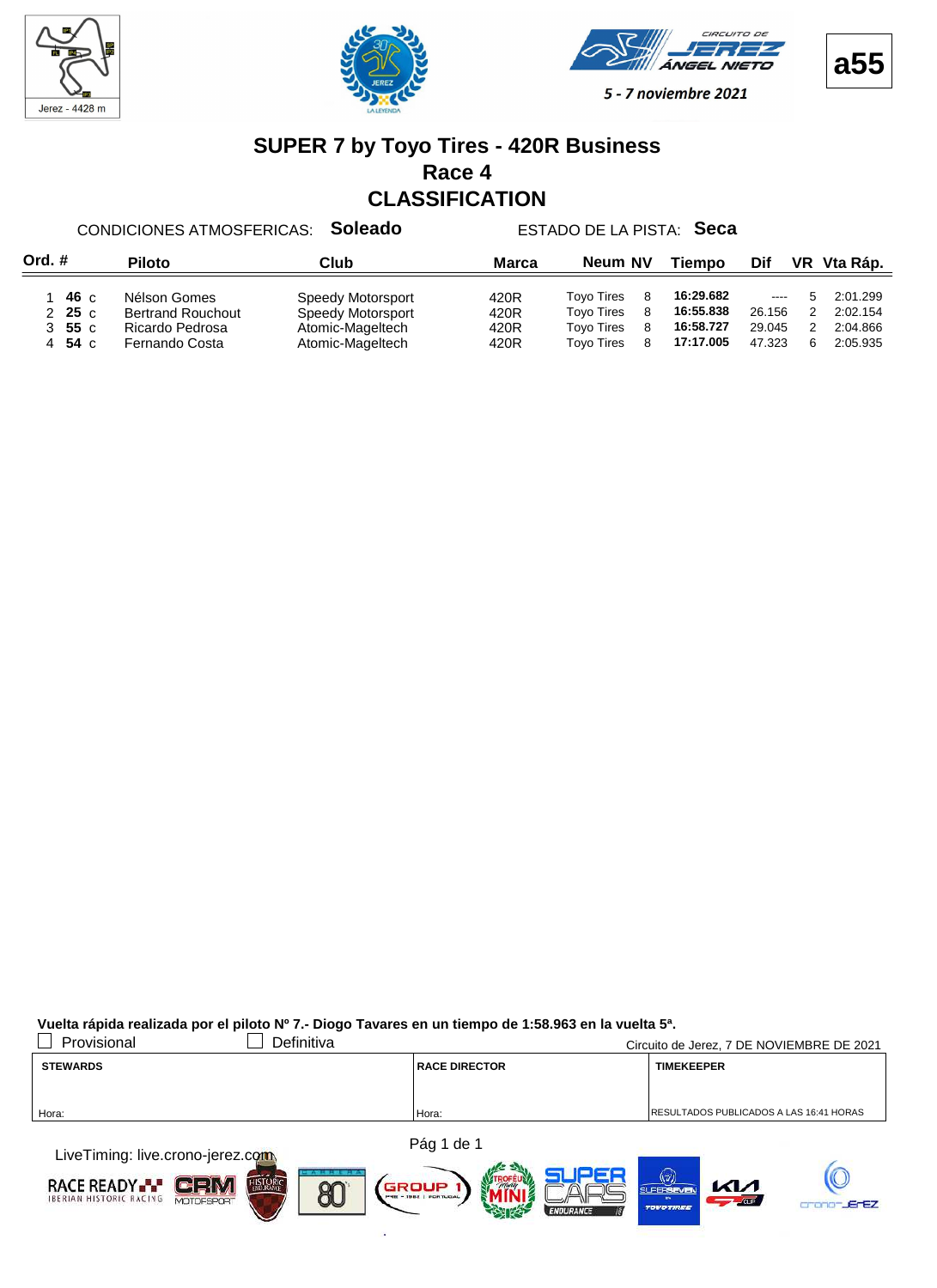







# **LAP BY LAP Race 4 SUPER 7 by Toyo Tires**

| <b>Vuelta</b> | 3         | 6           |           | 8           | 16        | 18          | 20          | 21        | 23          | 24          | 25        | 28        |
|---------------|-----------|-------------|-----------|-------------|-----------|-------------|-------------|-----------|-------------|-------------|-----------|-----------|
|               | 2:00.962  | 2:09.322    | 2:01.199  | 2:03.906    | 2:13.028  | 2:08.493    | 2:02.295    | 2:12.334  | 2:01.441    | 2:09.997    | 2:07.461  | 2:00.525  |
| 2             | 2:02.305  | 2:07.519    | 2:01.529  | 2:02.597    | 2:09.825  | 2:07.038    | 2:03.743    | 2:08.914* | 2:01.373    | 2:07.258    | 2:02.154* | 2:01.183  |
| 3             | 2:01.098  | 2:06.341    | 2:00.446  | 2:00.993    | 2:09.499* | 2:06.499    | 2:01.958    | 2:18.554  | 2:00.742    | $2:06.309*$ | 2:04.915  | 2:00.191  |
| 4             | 2:00.056  | 2:06.884    | 2:00.027  | 2:00.897    | 2:10.155  | 2:06.864    | 2:02.449    | 2:11.137  | $2:00.018*$ | 2:07.475    | 2:02.535  | PIT EXIT  |
| 5             | 2:00.448  | 2:06.421    | 1.58.963* | 2:01.310    | 2:09.704  | 2:06.372    | 2:01.878    | 2:09.499  | 2:00.303    | 2:07.801    | 2:02.517  | 2:10.871  |
| 6             | 2:00.497  | $2:06.254*$ | 2:00.186  | $2:00.625*$ | 2:09.929  | 2:06.423    | $2:01.532*$ | 2:09.153  | 2:00.498    | 2:07.474    | 2:02.757  | 1:59.450* |
|               | 2:00.648  | 2:06.942    | 2:01.546  | 2:00.950    | 2:10.454  | $2:05.891*$ | 2:03.097    | 2:09.504  | 2:00.988    | 2:06.934    | 2:04.360  | 1:59.622  |
| 8             | 1:59.863* | 2:07.137    | 2:00.476  | 2:00.631    | 2:09.817  | 2:05.911    | 2:02.067    | 2:10.869  | 2:01.632    | 2:06.858    | 2:02.698  | 2:00.392  |
|               |           |             |           |             |           |             |             |           |             |             |           |           |

| Vuelta | 30          | 36        | 37          | 43          | 44          | 46          | 53        | 54        | 55        | 57        | 69          | 70          |
|--------|-------------|-----------|-------------|-------------|-------------|-------------|-----------|-----------|-----------|-----------|-------------|-------------|
|        | 2:00.319    | 2:01.486  | 2:07.476    | 2:02.234    | 2:00.891    | 2:04.099    | 2:00.934  | 2:10.644  | 2:04.974  | 2:05.309  | 2:00.814    | 2:05.199    |
| 2      | 2:00.824    | 2:01.353  | 2:06.537    | 2:02.312    | 2:00.675    | 2:03.126    | 2:00.949  | 2:10.136  | 2:04.866* | 2:00.827  | 2:01.180    | 2:04.908    |
| 3      | 2:01.389    | 2:01.542  | 2:07.136    | 2:02.246    | 2:00.480    | 2:03.396    | 1:59.990* | 2:09.213  | 2:05.182  | 2:01.878  | 2:00.818    | 2:05.687    |
|        | 1:59.813    | 2:00.335  | 2:07.391    | 2:02.680    | 2:00.538    | 2:02.042    | 1:59.991  | 2:08.847  | 2:07.583  | 2:01.223  | 2:01.399    | 2:07.717    |
| 5      | 1:59.272    | 2:00.340  | $2:06.500*$ | 2:01.755    | 2:00.496    | $2:01.299*$ | 2:00.437  | 2:07.485  | 2:06.083  | 2:03.574  | $2:00.699*$ | 2:05.141    |
| 6      | $1:59.174*$ | 2:00.258* | 2:06.928    | 2:01.887    | $2:00.191*$ | 2:01.875    | 2:00.042  | 2:05.935* | 2:05.938  | 2:01.091  | 2:01.022    | $2:04.146*$ |
|        | 2:01.287    | 2:00.450  | 2:07.092    | $2:01.537*$ | 2:00.205    | 2:02.879    | 2:01.561  | 2:06.114  | 2:07.479  | 2:00.731* | 2:01.243    | 2:05.889    |
| 8      | 2:01.068    | 2:00.645  | 2:07.143    | 2:02.386    | 2:00.671    | 2:03.072    | 2:00.624  | 2:06.832  | 2:05.596  | 2:00.790  | 2:00.745    | 2:07.018    |

| <b>Vuelta</b> | 71        | 77          | 99 | 111         | 116         | 119       | 125         | 129       | 136         | 146         | 169       |  |
|---------------|-----------|-------------|----|-------------|-------------|-----------|-------------|-----------|-------------|-------------|-----------|--|
|               | 2:08.896  | 2:09.798    |    | 2:05.549    | 2:03.910    | 2:01.261  | 2:07.941    | 2:07.209  | 2:04.403    | 2:04.867    | 2:01.396* |  |
| 2             | 2:07.475  | 2:09.073    |    | $2:05.263*$ | 2:02.401    | 2:01.282  | 2:05.796    | 2:07.984  | 2:03.359    | 2:05.045    | 2:01.667  |  |
| 3             | 2:06.585  | $2:08.465*$ |    | 2:06.816    | 2:01.501    | 2:00.473  | $2:04.948*$ | 2:06.244  | 2:02.947    | 2:04.928    | 2:01.865  |  |
| 4             | 2:06.376  | 2:08.971    |    | 2:06.472    | 2:01.705    | 2:00.065* | 2:05.603    | 2:06.820  | 2:03.292    | 2:05.108    | 2:03.411  |  |
| 5             | 2:05.983  | 2:09.596    |    | 2:05.499    | 2:01.325    | 2:00.580  | 2:05.459    | 2:06.282  | 2:02.371    | $2:04.473*$ | 2:03.205  |  |
| 6             | 2:05.489* | 2:09.061    |    | 2:05.625    | $2:01.235*$ | 2:00.632  | 2:04.966    | 2:06.123  | 2:02.539    | 2:05.268    | 2:02.050  |  |
|               | 2:05.808  | 2:09.087    |    | 2:06.200    | 2:02.553    | 2:00.362  | 2:05.262    | 2:05.786* | $2:02.237*$ | 2:05.475    | 2:02.543  |  |
| 8             | 2:06.479  | 2:09.526    |    | 2:06.420    | 2:08.076    | 2:00.422  | 2:05.716    | 2:06.440  | 2:02.569    | 2:07.230    | 2:02.569  |  |

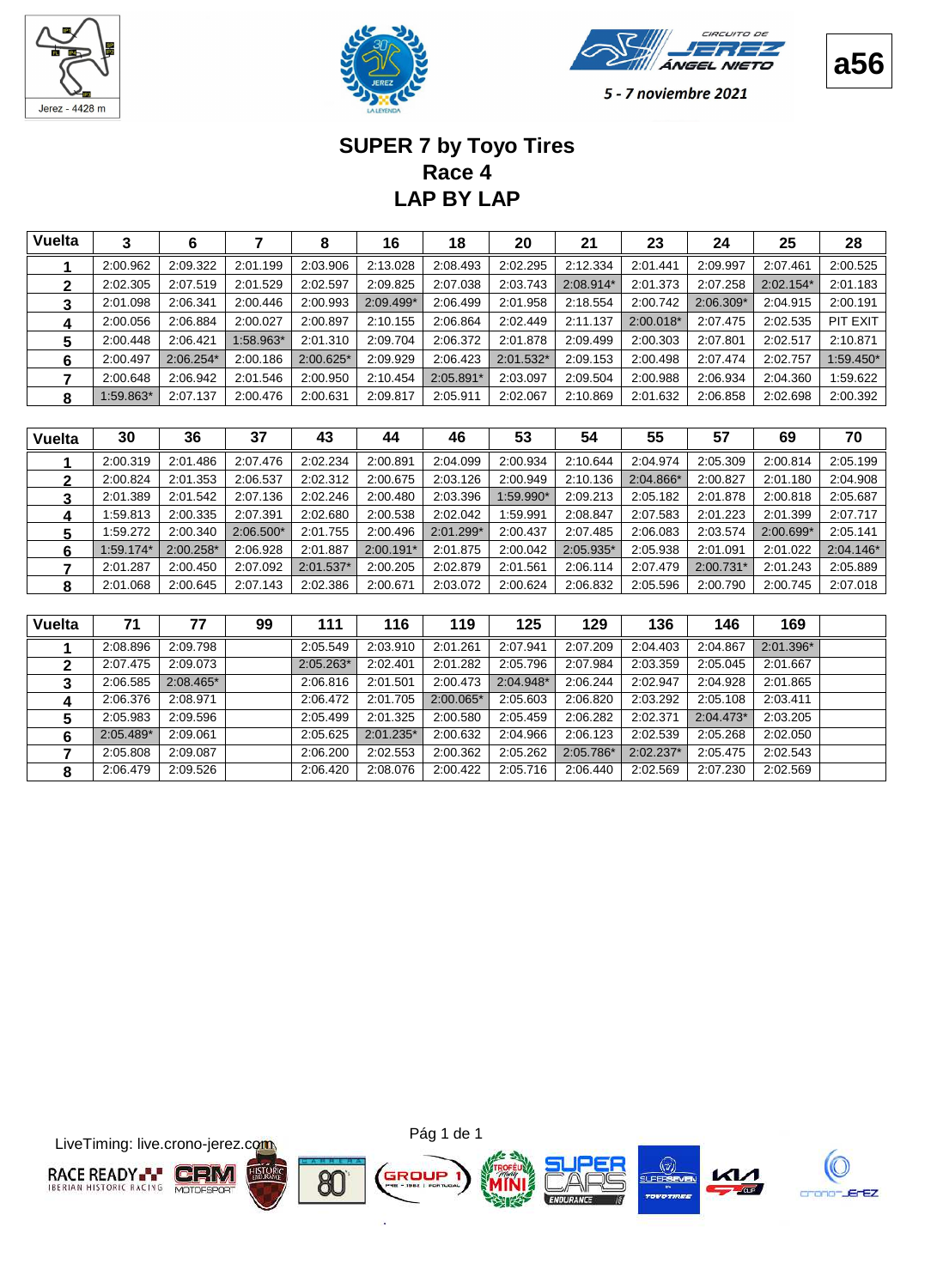





1

5 - 7 noviembre 2021

### **SUPER 7 by Toyo Tires Race 4 ANALYSIS**

|                  | Número                             |                  | 3                  |                  | 6                  |                  | 7                  |                  | 8                  |                  | 16                 |                  | 18                 |                  | 20                 |
|------------------|------------------------------------|------------------|--------------------|------------------|--------------------|------------------|--------------------|------------------|--------------------|------------------|--------------------|------------------|--------------------|------------------|--------------------|
| Vta              |                                    | Sector           | Vuelta             | Sector           | Vuelta             | Sector           | Vuelta             | Sector           | Vuelta             | Sector           | Vuelta             | Sector           | Vuelta             | Sector           | Vuelta             |
|                  |                                    |                  |                    |                  |                    |                  |                    |                  |                    |                  |                    |                  |                    |                  |                    |
|                  | IP <sub>1</sub><br>IP <sub>2</sub> | 46.476<br>34.105 | 46.476<br>1:20.581 | 50.003<br>36.255 | 50.003<br>1:26.258 | 46.625<br>34.247 | 46.625<br>1:20.872 | 48.931<br>34.386 | 48.931<br>1:23.317 | 51.596<br>38.436 | 51.596<br>1:30.032 | 49.742<br>35.863 | 49.742<br>1:25.605 | 46.636<br>34.260 | 46.636<br>1:20.896 |
| 1                | FL                                 | 40.381           | 2:00.962           | 43.064           | 2:09.322           | 40.327           | 2:01.199           | 40.589           | 2:03.906           | 42.996           | 2:13.028           | 42.888           | 2:08.493           | 41.399           | 2:02.295           |
|                  | IP <sub>1</sub>                    |                  | 46.682             | 49.062           | 49.062             | 46.266           | 46.266             | 46.414           | 46.414             | 49.655           |                    | 49.156           | 49.156             | 47.027           |                    |
|                  | IP <sub>2</sub>                    | 46.682<br>34.533 | 1:21.215           | 35.760           | 1:24.822           | 35.101           | 1:21.367           | 34.458           | 1:20.872           | 36.893           | 49.655<br>1:26.548 | 35.877           | 1:25.033           | 35.130           | 47.027<br>1:22.157 |
| $\boldsymbol{2}$ | FL                                 | 41.090           | 2:02.305           | 42.697           | 2:07.519           | 40.162           | 2:01.529           | 41.725           | 2:02.597           | 43.277           | 2:09.825           | 42.005           | 2:07.038           | 41.586           | 2:03.743           |
|                  | IP <sub>1</sub>                    |                  |                    |                  |                    |                  |                    |                  |                    |                  |                    |                  |                    |                  |                    |
|                  | IP <sub>2</sub>                    | 46.273<br>34.195 | 46.273<br>1:20.468 | 47.748<br>36.046 | 47.748<br>1:23.794 | 46.050<br>33.975 | 46.050<br>1:20.025 | 46.153<br>34.398 | 46.153<br>1:20.551 | 49.267<br>36.675 | 49.267<br>1:25.942 | 48.164<br>35.789 | 48.164<br>1:23.953 | 46.546<br>34.700 | 46.546<br>1:21.246 |
| 3                | FL                                 | 40.630           | 2:01.098           | 42.547           | 2:06.341           | 40.421           | 2:00.446           | 40.442           | 2:00.993           | 43.557           | 2:09.499           | 42.546           | 2:06.499           | 40.712           | 2:01.958           |
|                  | IP <sub>1</sub>                    | 45.930           | 45.930             | 48.495           | 48.495             | 45.917           | 45.917             | 46.194           | 46.194             | 49.278           | 49.278             | 48.136           | 48.136             | 46.950           | 46.950             |
|                  | IP <sub>2</sub>                    | 33.993           | 1:19.923           | 36.070           | 1:24.565           | 34.026           | 1:19.943           | 34.541           | 1:20.735           | 36.804           | 1:26.082           | 36.088           | 1:24.224           | 34.541           | 1:21.491           |
| 4                | FL                                 | 40.133           | 2:00.056           | 42.319           | 2:06.884           | 40.084           | 2:00.027           | 40.162           | 2:00.897           | 44.073           | 2:10.155           | 42.640           | 2:06.864           | 40.958           | 2:02.449           |
|                  | IP <sub>1</sub>                    |                  | 45.788             | 48.215           | 48.215             | 45.528           | 45.528             | 46.629           | 46.629             | 49.303           | 49.303             | 48.320           | 48.320             | 46.616           | 46.616             |
|                  | IP <sub>2</sub>                    | 45.788<br>34.087 | 1:19.875           | 35.648           | 1:23.863           | 33.792           | 1:19.320           | 34.191           | 1:20.820           | 36.903           | 1:26.206           | 35.688           | 1:24.008           | 34.833           | 1:21.449           |
| 5                | FL                                 | 40.573           | 2:00.448           | 42.558           | 2:06.421           | 39.643           | 1:58.963           | 40.490           | 2:01.310           | 43.498           | 2:09.704           | 42.364           | 2:06.372           | 40.429           | 2:01.878           |
|                  | IP1                                | 46.076           | 46.076             | 48.070           | 48.070             | 46.310           | 46.310             | 46.095           | 46.095             | 49.545           | 49.545             | 48.466           | 48.466             | 46.765           | 46.765             |
|                  | IP <sub>2</sub>                    | 34.158           | 1:20.234           | 35.839           | 1:23.909           | 33.990           | 1:20.300           | 34.344           | 1:20.439           | 37.002           | 1:26.547           | 35.398           | 1:23.864           | 34.139           | 1:20.904           |
| $6\phantom{1}6$  | FL                                 | 40.263           | 2:00.497           | 42.345           | 2:06.254           | 39.886           | 2:00.186           | 40.186           | 2:00.625           | 43.382           | 2:09.929           | 42.559           | 2:06.423           | 40.628           | 2:01.532           |
|                  | IP1                                | 45.832           | 45.832             | 48.466           | 48.466             | 46.179           | 46.179             | 46.249           | 46.249             | 49.743           | 49.743             | 48.553           | 48.553             | 46.471           | 46.471             |
|                  | IP <sub>2</sub>                    | 34.443           | 1:20.275           | 35.901           | 1:24.367           | 34.907           | 1:21.086           | 34.485           | 1:20.734           | 37.242           | 1:26.985           | 35.438           | 1:23.991           | 35.069           | 1:21.540           |
| $\overline{7}$   | FL                                 | 40.373           | 2:00.648           | 42.575           | 2:06.942           | 40.460           | 2:01.546           | 40.216           | 2:00.950           | 43.469           | 2:10.454           | 41.900           | 2:05.891           | 41.557           | 2:03.097           |
|                  | IP <sub>1</sub>                    | 46.061           | 46.061             | 48.268           | 48.268             | 46.284           | 46.284             | 46.093           | 46.093             | 49.075           | 49.075             | 48.205           | 48.205             | 47.114           | 47.114             |
|                  | IP <sub>2</sub>                    | 33.822           | 1:19.883           | 35.983           | 1:24.251           | 34.123           | 1:20.407           | 34.391           | 1:20.484           | 37.219           | 1:26.294           | 35.547           | 1:23.752           | 34.244           | 1:21.358           |
| 8                | FL                                 | 39.980           | 1:59.863           | 42.886           | 2:07.137           | 40.069           | 2:00.476           | 40.147           | 2:00.631           | 43.523           | 2:09.817           | 42.159           | 2:05.911           | 40.709           | 2:02.067           |

LiveTiming: live.crono-jerez.com





G

ä







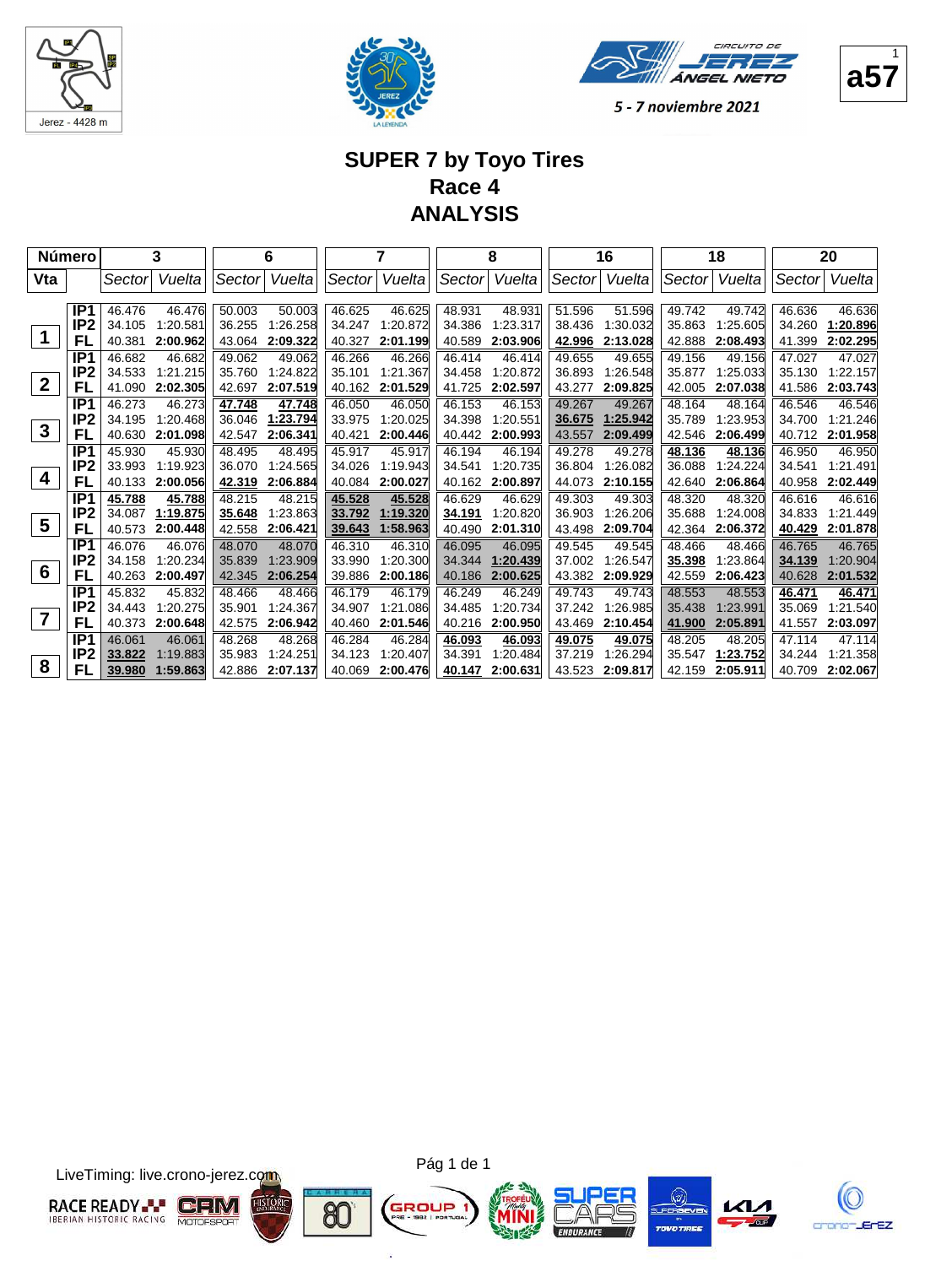





#### **SUPER 7 by Toyo Tires Race 4 ANALYSIS**

|                  | <b>Número</b>   | 21<br>23 |          |        | 24       |        | 25       |        | 28       |         | 30              |        | 36       |        |          |
|------------------|-----------------|----------|----------|--------|----------|--------|----------|--------|----------|---------|-----------------|--------|----------|--------|----------|
| Vta              |                 | Sector   | Vueltal  | Sector | Vuelta   | Sector | Vuelta   | Sector | Vuelta   | Sector  | Vuelta          | Sector | Vueltal  | Sector | Vuelta   |
|                  |                 |          |          |        |          |        |          |        |          |         |                 |        |          |        |          |
|                  | IP1             | 51.663   | 51.663   | 46.879 | 46.879   | 49.497 | 49.497   | 49.582 | 49.582   | 45.817  | 45.817          | 46.215 | 46.215   | 46.857 | 46.857   |
|                  | IP <sub>2</sub> | 36.941   | 1:28.604 | 34.244 | 1:21.123 | 37.247 | 1:26.744 | 36.288 | 1:25.870 | 34.063  | 1:19.880        | 33.795 | 1:20.010 | 34.250 | 1:21.107 |
| 1                | FL              | 43.730   | 2:12.334 | 40.318 | 2:01.441 | 43.253 | 2:09.997 | 41.591 | 2:07.461 | 40.645  | 2:00.525        | 40.309 | 2:00.319 | 40.379 | 2:01.486 |
|                  | IP <sub>1</sub> | 49.287   | 49.287   | 46.355 | 46.355   | 48.715 | 48.715   | 46.761 | 46.761   | 46.375  | 46.375          | 45.921 | 45.921   | 46.515 | 46.515   |
|                  | IP <sub>2</sub> | 36.378   | 1:25.665 | 34.562 | 1:20.917 | 35.797 | 1:24.512 | 34.517 | 1:21.278 | 34.846  | 1:21.221        | 34.942 | 1:20.863 | 34.176 | 1:20.691 |
| $\boldsymbol{2}$ | FL              | 43.249   | 2:08.914 | 40.456 | 2:01.373 | 42.746 | 2:07.258 | 40.876 | 2:02.154 | 39.962  | 2:01.183        | 39.961 | 2:00.824 | 40.662 | 2:01.353 |
|                  | IP <sub>1</sub> | 49.178   | 49.178   | 46.066 | 46.066   | 48.316 | 48.316   | 47.158 | 47.158   | 45.913  | 45.913          | 45.892 | 45.892   | 46.741 | 46.741   |
|                  | IP <sub>2</sub> | 36.061   | 1:25.239 | 33.908 | 1:19.974 | 35.681 | 1:23.997 | 34.864 | 1:22.022 | 34.018  | 1:19.931        | 33.876 | 1:19.768 | 34.443 | 1:21.184 |
| $\mathbf{3}$     | FL              | 53.315   | 2:18.554 | 40.768 | 2:00.742 | 42.312 | 2:06.309 | 42.893 | 2:04.915 | 40.260  | 2:00.191        | 41.621 | 2:01.389 | 40.358 | 2:01.542 |
|                  | IP <sub>1</sub> | 50.497   | 50.497   | 45.947 | 45.947   | 48.055 | 48.055   | 46.861 | 46.861   | 1:06.56 | 1:06.569        | 45.670 | 45.670   | 46.185 | 46.185   |
|                  | IP <sub>2</sub> | 36.913   | 1:27.410 | 33.907 | 1:19.854 | 36.498 | 1:24.553 | 34.822 | 1:21.683 | 42.346  | 1:48.915        | 34.061 | 1:19.731 | 34.119 | 1:20.304 |
| 4                | FL              | 43.727   | 2:11.137 | 40.164 | 2:00.018 | 42.922 | 2:07.475 | 40.852 | 2:02.535 | 1:40.12 | <b>PIT EXIT</b> | 40.082 | 1:59.813 | 40.031 | 2:00.335 |
|                  | IP1             | 49.487   | 49.487   | 46.322 | 46.322   | 48.579 | 48.579   | 47.052 | 47.052   | 56.759  | 56.759          | 45.852 | 45.852   | 46.163 | 46.163   |
|                  | IP <sub>2</sub> | 36.739   | 1:26.226 | 33.911 | 1:20.233 | 35.810 | 1:24.389 | 34.590 | 1:21.642 | 34.080  | 1:30.839        | 33.766 | 1:19.618 | 34.178 | 1:20.341 |
| $5\phantom{1}$   | FL              | 43.273   | 2:09.499 | 40.070 | 2:00.303 | 43.412 | 2:07.801 | 40.875 | 2:02.517 | 40.032  | 2:10.871        | 39.654 | 1:59.272 | 39.999 | 2:00.340 |
|                  | IP1             | 49.625   | 49.625   | 45.996 | 45.996   | 48.857 | 48.857   | 47.022 | 47.022   | 45.761  | 45.761          | 45.621 | 45.621   | 46.053 | 46.053   |
|                  | IP <sub>2</sub> | 36.505   | 1:26.130 | 34.046 | 1:20.042 | 35.770 | 1:24.627 | 34.695 | 1:21.717 | 33.680  | 1:19.441        | 33.946 | 1:19.567 | 34.147 | 1:20.200 |
| 6                | FL              | 43.023   | 2:09.153 | 40.456 | 2:00.498 | 42.847 | 2:07.474 | 41.040 | 2:02.757 | 40.009  | 1:59.450        | 39.607 | 1:59.174 | 40.058 | 2:00.258 |
|                  | IP <sub>1</sub> | 49.116   | 49.116   | 46.377 | 46.377   | 48.687 | 48.687   | 46.916 | 46.916   | 45.611  | 45.611          | 46.071 | 46.071   | 46.020 | 46.020   |
|                  | IP <sub>2</sub> | 36.504   | 1:25.620 | 34.199 | 1:20.576 | 35.689 | 1:24.376 | 35.146 | 1:22.062 | 33.749  | 1:19.360        | 34.741 | 1:20.812 | 34.150 | 1:20.170 |
| $\overline{7}$   | FL              | 43.884   | 2:09.504 | 40.412 | 2:00.988 | 42.558 | 2:06.934 | 42.298 | 2:04.360 | 40.262  | 1:59.622        | 40.475 | 2:01.287 | 40.280 | 2:00.450 |
|                  | IP1             | 50.119   | 50.119   | 46.713 | 46.713   | 48.650 | 48.650   | 47.172 | 47.172   | 45.794  | 45.794          | 47.230 | 47.230   | 46.164 | 46.164   |
|                  | IP <sub>2</sub> | 36.752   | 1:26.871 | 34.356 | 1.21.069 | 35.579 | 1:24.229 | 34.694 | 1:21.866 | 34.157  | 1:19.951        | 33.983 | 1:21.213 | 34.178 | 1:20.342 |
| 8                | FL              | 43.998   | 2:10.869 | 40.563 | 2:01.632 | 42.629 | 2:06.858 | 40.832 | 2:02.698 | 40.441  | 2:00.392        | 39.855 | 2:01.068 | 40.303 | 2:00.645 |

LiveTiming: live.crono-jerez.com





ä







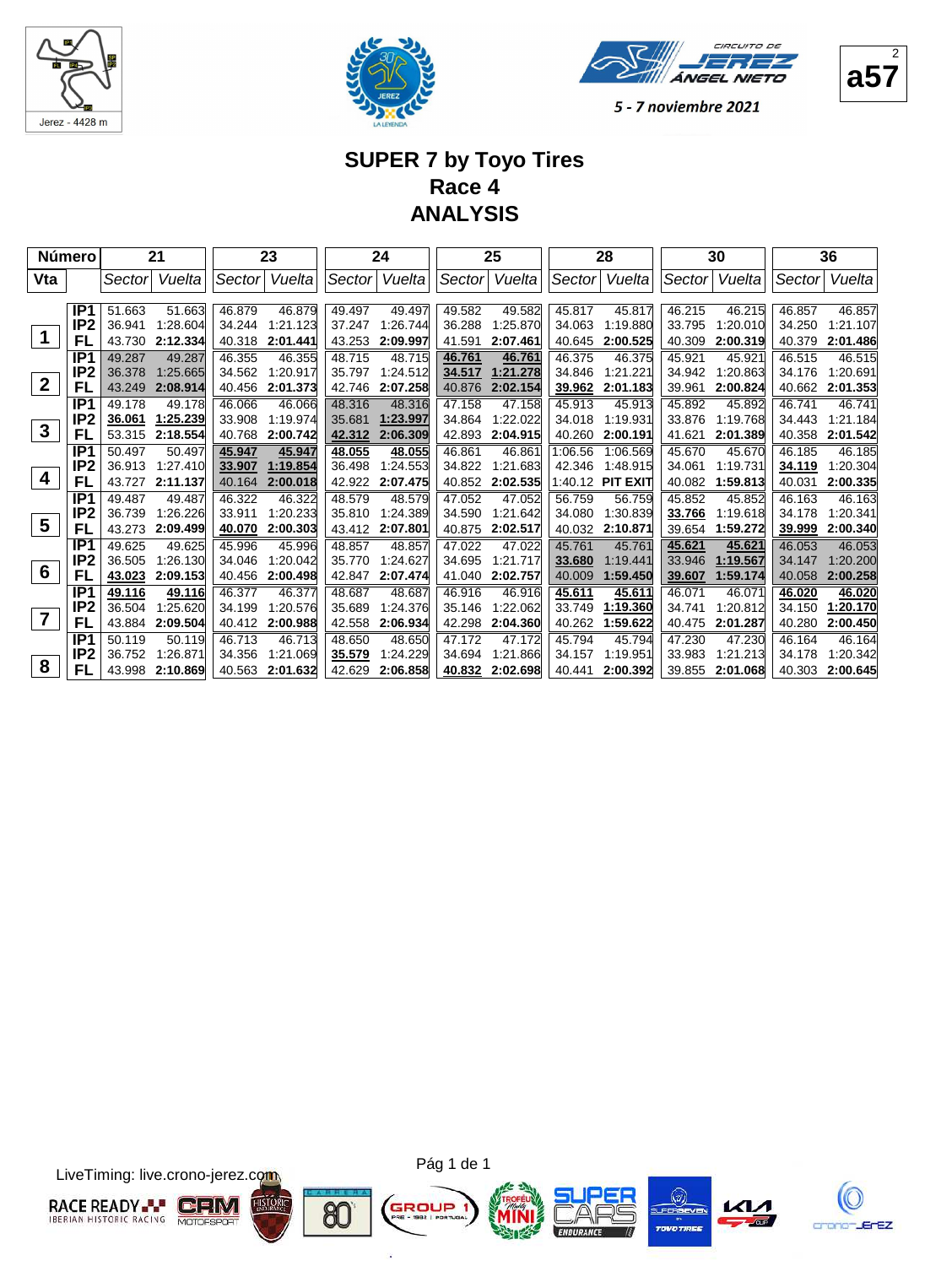





#### **SUPER 7 by Toyo Tires Race 4 ANALYSIS**

|                  | <b>Número</b>   |        | 37<br>43 |        |          | 44     |          |        | 46       | 53     |          |        | 54       |        | 55       |
|------------------|-----------------|--------|----------|--------|----------|--------|----------|--------|----------|--------|----------|--------|----------|--------|----------|
| Vta              |                 | Sector | Vuelta   | Sector | Vuelta   | Sector | Vuelta   | Sector | Vuelta   | Sector | Vuelta   | Sector | Vuelta   | Sector | Vuelta   |
|                  |                 |        |          |        |          |        |          |        |          |        |          |        |          |        |          |
|                  | IP1             | 48.720 | 48.720   | 46.865 | 46.865   | 46.669 | 46.669   | 47.802 | 47.802   | 46.540 | 46.540   | 50.645 | 50.645   | 47.952 | 47.952   |
|                  | IP <sub>2</sub> | 36.034 | 1:24.754 | 34.606 | 1:21.471 | 34.318 | 1:20.987 | 34.562 | 1:22.364 | 33.888 | 1:20.428 | 37.091 | 1:27.736 | 35.402 | 1:23.354 |
|                  | FL              | 42.722 | 2:07.476 | 40.763 | 2:02.234 | 39.904 | 2:00.891 | 41.735 | 2:04.099 | 40.506 | 2:00.934 | 42.908 | 2:10.644 | 41.620 | 2:04.974 |
|                  | IP <sub>1</sub> | 48.201 | 48.201   | 46.834 | 46.834   | 45.975 | 45.975   | 47.087 | 47.087   | 46.646 | 46.646   | 49.429 | 49.429   | 47.999 | 47.999   |
|                  | IP <sub>2</sub> | 35.842 | 1:24.043 | 34.698 | 1:21.532 | 34.662 | 1:20.637 | 34.792 | 1:21.879 | 34.201 | 1:20.847 | 36.521 | 1:25.950 | 35.612 | 1:23.611 |
| $\boldsymbol{2}$ | FL              | 42.494 | 2:06.537 | 40.780 | 2:02.312 | 40.038 | 2:00.675 | 41.247 | 2:03.126 | 40.102 | 2:00.949 | 44.186 | 2:10.136 | 41.255 | 2:04.866 |
|                  | IP <sub>1</sub> | 48.319 | 48.319   | 46.722 | 46.722   | 45.983 | 45.983   | 47.095 | 47.095   | 45.989 | 45.989   | 48.633 | 48.633   | 47.762 | 47.762   |
|                  | IP <sub>2</sub> | 35.940 | 1:24.259 | 34.922 | 1:21.644 | 34.245 | 1:20.228 | 35.506 | 1:22.601 | 34.003 | 1:19.992 | 36.631 | 1.25.264 | 35.655 | 1:23.417 |
| $\mathbf{3}$     | FL              | 42.877 | 2:07.136 | 40.602 | 2:02.246 | 40.252 | 2:00.480 | 40.795 | 2:03.396 | 39.998 | 1:59.990 | 43.949 | 2:09.213 | 41.765 | 2:05.182 |
|                  | IP <sub>1</sub> | 48.673 | 48.673   | 47.194 | 47.194   | 45.801 | 45.801   | 47.300 | 47.300   | 46.078 | 46.078   | 48.738 | 48.738   | 48.758 | 48.758   |
|                  | IP <sub>2</sub> | 36.542 | 1:25.215 | 34.974 | 1:22.168 | 34.179 | 1:19.980 | 34.315 | 1:21.615 | 33.881 | 1:19.959 | 37.125 | 1:25.863 | 36.556 | 1:25.314 |
| 4                | FL              | 42.176 | 2:07.391 | 40.512 | 2:02.680 | 40.558 | 2:00.538 | 40.427 | 2:02.042 | 40.032 | 1:59.991 | 42.984 | 2:08.847 | 42.269 | 2:07.583 |
|                  | IP1             | 47.958 | 47.958   | 46.375 | 46.375   | 46.173 | 46.173   | 46.273 | 46.273   | 46.275 | 46.275   | 48.857 | 48.857   | 49.012 | 49.012   |
|                  | IP <sub>2</sub> | 36.089 | 1:24.047 | 34.658 | 1:21.033 | 33.843 | 1:20.016 | 34.457 | 1:20.730 | 34.022 | 1:20.297 | 36.618 | 1.25.475 | 35.187 | 1:24.199 |
| 5                | FL              | 42.453 | 2:06.500 | 40.722 | 2:01.755 | 40.480 | 2:00.496 | 40.569 | 2:01.299 | 40.140 | 2:00.437 | 42.010 | 2:07.485 | 41.884 | 2:06.083 |
|                  | IP1             | 48.286 | 48.286   | 46.610 | 46.610   | 45.939 | 45.939   | 47.011 | 47.011   | 46.240 | 46.240   | 47.594 | 47.594   | 47.355 | 47.355   |
|                  | IP <sub>2</sub> | 35.885 | 1:24.171 | 34.645 | 1:21.255 | 34.071 | 1:20.010 | 34.341 | 1:21.352 | 33.825 | 1:20.065 | 36.068 | 1:23.662 | 35.957 | 1:23.312 |
| $6\phantom{1}6$  | FL              | 42.757 | 2:06.928 | 40.632 | 2:01.887 | 40.181 | 2:00.191 | 40.523 | 2:01.875 | 39.977 | 2:00.042 | 42.273 | 2:05.935 | 42.626 | 2:05.938 |
|                  | IP1             | 48.549 | 48.549   | 46.460 | 46.460   | 46.134 | 46.134   | 46.429 | 46.429   | 46.074 | 46.074   | 47.833 | 47.833   | 48.886 | 48.886   |
|                  | IP <sub>2</sub> | 36.177 | 1:24.726 | 34.438 | 1:20.898 | 34.194 | 1:20.328 | 35.117 | 1:21.546 | 34.923 | 1:20.997 | 35.824 | 1:23.657 | 35.964 | 1:24.850 |
| $\overline{7}$   | FL              | 42.366 | 2:07.092 | 40.639 | 2:01.537 | 39.877 | 2:00.205 | 41.333 | 2:02.879 | 40.564 | 2:01.561 | 42.457 | 2:06.114 | 42.629 | 2:07.479 |
|                  | IP1             | 48.302 | 48.302   | 46.764 | 46.764   | 46.039 | 46.039   | 47.186 | 47.186   | 46.266 | 46.266   | 48.449 | 48.449   | 48.096 | 48.096   |
|                  | IP <sub>2</sub> | 35.773 | 1:24.075 | 34.794 | 1:21.558 | 34.257 | 1:20.296 | 34.817 | 1:22.003 | 33.980 | 1:20.246 | 35.660 | 1:24.109 | 35.656 | 1:23.752 |
| 8                | FL              | 43.068 | 2:07.143 | 40.828 | 2:02.386 | 40.375 | 2:00.671 | 41.069 | 2:03.072 | 40.378 | 2:00.624 | 42.723 | 2:06.832 | 41.844 | 2:05.596 |

LiveTiming: live.crono-jerez.com





G

ä







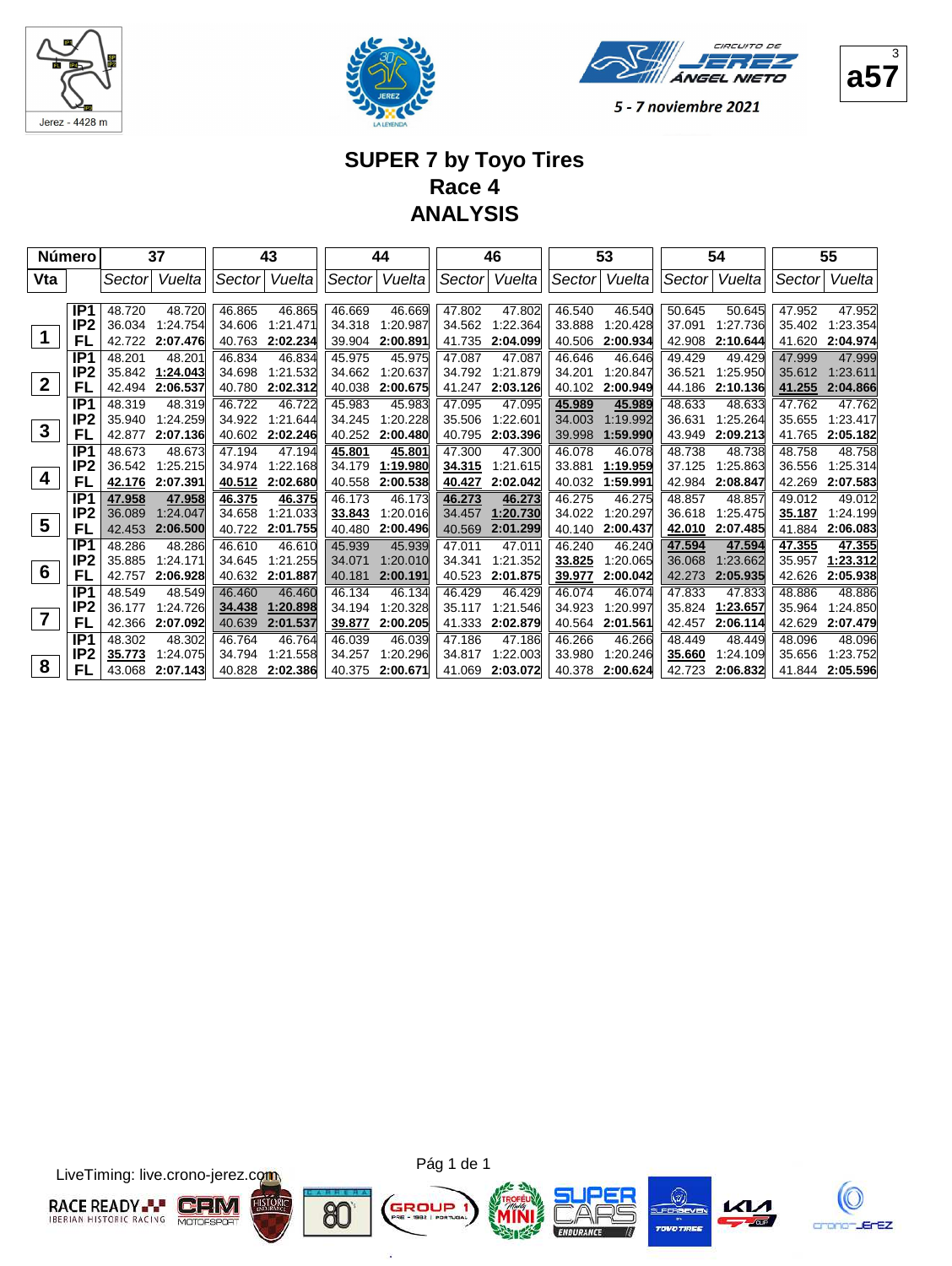





 $\overline{A}$ 

5 - 7 noviembre 2021

## **SUPER 7 by Toyo Tires Race 4 ANALYSIS**

|                  | <b>Número</b>   |         | 57<br>69<br>Sector Vuelta |        |                 | 70     |               | 71     |               | 77     |               | 99      |               |        | 111           |  |
|------------------|-----------------|---------|---------------------------|--------|-----------------|--------|---------------|--------|---------------|--------|---------------|---------|---------------|--------|---------------|--|
| Vta              |                 | Sectorl | Vueltal                   |        |                 |        | Sector Vuelta |        | Sector Vuelta |        | Sector Vuelta |         | Sector Vuelta |        | Sector Vuelta |  |
|                  |                 |         |                           |        |                 |        |               |        |               |        |               |         |               |        |               |  |
|                  | IP1             | 49.329  | 49.329                    | 46.381 | 46.381          | 48.437 | 48.437        | 49.486 | 49.486        | 50.252 | 50.252        | 1:00.80 | 1:00.803      | 47.773 | 47.773        |  |
|                  | IP2             | 34.667  | 1:23.996                  | 34.420 | 1:20.801        | 35.479 | 1.23.916      | 36.222 | 1:25.708      | 36.249 | 1:26.501      | 37.302  | 1:38.105      | 35.492 | 1:23.265      |  |
|                  | FL              | 41.313  | 2:05.309                  | 40.013 | 2:00.814        | 41.283 | 2:05.199      | 43.188 | 2:08.896      | 43.297 | 2:09.798      |         | ------        | 42.284 | 2:05.549      |  |
|                  | IP <sub>1</sub> | 46.242  | 46.242                    | 45.983 | 45.983          | 48.084 | 48.084        | 48.945 | 48.945        | 49.238 | 49.238        |         |               | 48.150 | 48.150        |  |
| $\boldsymbol{2}$ | IP <sub>2</sub> |         | 33.934 1:20.176           | 34.679 | 1:20.662        | 35.499 | 1:23.583      | 36.376 | 1:25.321      | 36.403 | 1:25.641      |         |               | 35.265 | 1:23.415      |  |
|                  | FL              | 40.651  | 2:00.827                  |        | 40.518 2:01.180 | 41.325 | 2:04.908      | 42.154 | 2:07.475      | 43.432 | 2:09.073      |         |               | 41.848 | 2:05.263      |  |
|                  | IP <sub>1</sub> | 46.674  | 46.674                    | 45.937 | 45.937          | 48.131 | 48.131        | 48.264 | 48.264        | 49.256 | 49.256        |         |               | 48.291 | 48.291        |  |
| $\mathbf{3}$     | IP <sub>2</sub> |         | 34.795 1:21.469           |        | 34.172 1:20.109 | 35.786 | 1:23.917      | 35.900 | 1:24.164      | 36.041 | 1:25.297      |         |               | 35.473 | 1:23.764      |  |
|                  | FL              | 40.409  | 2:01.878                  | 40.709 | 2:00.818        | 41.770 | 2:05.687      | 42.421 | 2:06.585      | 43.168 | 2:08.465      |         |               | 43.052 | 2:06.816      |  |
|                  | IP <sub>1</sub> | 46.334  | 46.334                    | 46.724 | 46.724          | 49.329 | 49.329        | 48.118 | 48.118        | 49.232 | 49.232        |         |               | 48.898 | 48.898        |  |
| 4                | IP <sub>2</sub> | 34.619  | 1:20.953                  | 34.248 | 1:20.972        | 36.564 | 1:25.893      | 36.019 | 1:24.137      | 36.467 | 1:25.699      |         |               | 35.491 | 1:24.389      |  |
|                  | FL              | 40.270  | 2:01.223                  | 40.427 | 2:01.399        | 41.824 | 2:07.717      | 42.239 | 2:06.376      | 43.272 | 2:08.971      |         |               | 42.083 | 2:06.472      |  |
|                  | IP <sub>1</sub> | 47.249  | 47.249                    | 45.898 | 45.898          | 48.057 | 48.057        | 48.240 | 48.240        | 49.442 | 49.442        |         |               | 47.837 | 47.837        |  |
| $5\phantom{1}$   | IP <sub>2</sub> | 34.802  | 1:22.051                  | 34.388 | 1:20.286        | 35.322 | 1:23.379      | 35.456 | 1:23.696      | 36.644 | 1:26.086      |         |               | 35.550 | 1:23.387      |  |
|                  | FL              | 41.523  | 2:03.574                  | 40.413 | 2:00.699        | 41.762 | 2:05.141      | 42.287 | 2:05.983      | 43.510 | 2:09.596      |         |               | 42.112 | 2:05.499      |  |
|                  | IP <sub>1</sub> | 46.166  | 46.166                    | 46.388 | 46.388          | 47.474 | 47.474        | 47.951 | 47.951        | 49.413 | 49.413        |         |               | 47.753 | 47.753        |  |
| $6\phantom{1}6$  | IP <sub>2</sub> | 34.630  | 1:20.796                  | 34.463 | 1:20.851        | 35.075 | 1:22.549      | 35.361 | 1:23.312      | 36.267 | 1:25.680      |         |               | 35.471 | 1:23.224      |  |
|                  | FL              | 40.295  | 2:01.091                  | 40.171 | 2:01.022        | 41.597 | 2:04.146      | 42.177 | 2:05.489      | 43.381 | 2:09.061      |         |               | 42.401 | 2:05.625      |  |
|                  | IP <sub>1</sub> | 46.174  | 46.174                    | 46.110 | 46.110          | 47.848 | 47.848        | 48.370 | 48.370        | 49.382 | 49.382        |         |               | 47.844 | 47.844        |  |
| $\overline{7}$   | IP <sub>2</sub> | 34.185  | 1:20.359                  | 34.768 | 1:20.878        | 35.979 | 1:23.827      | 35.593 | 1:23.963      | 36.416 | 1:25.798      |         |               | 36.209 | 1:24.053      |  |
|                  | FL              |         | 40.372 2:00.731           | 40.365 | 2:01.243        | 42.062 | 2:05.889      | 41.845 | 2:05.808      | 43.289 | 2:09.087      |         |               | 42.147 | 2:06.200      |  |
|                  | IP <sub>1</sub> | 46.448  | 46.448                    | 46.124 | 46.124          | 48.471 | 48.471        | 48.549 | 48.549        | 49.359 | 49.359        |         |               | 47.978 | 47.978        |  |
|                  | IP <sub>2</sub> | 34.053  | 1:20.501                  | 34.160 | 1:20.284        | 36.267 | 1:24.738      | 36.013 | 1:24.562      | 36.710 | 1:26.069      |         |               | 36.048 | 1:24.026      |  |
| 8                | FL              | 40.289  | 2:00.790                  | 40.461 | 2:00.745        | 42.280 | 2:07.018      | 41.917 | 2:06.479      | 43.457 | 2:09.526      |         |               | 42.394 | 2:06.420      |  |

LiveTiming: live.crono-jerez.com





ä







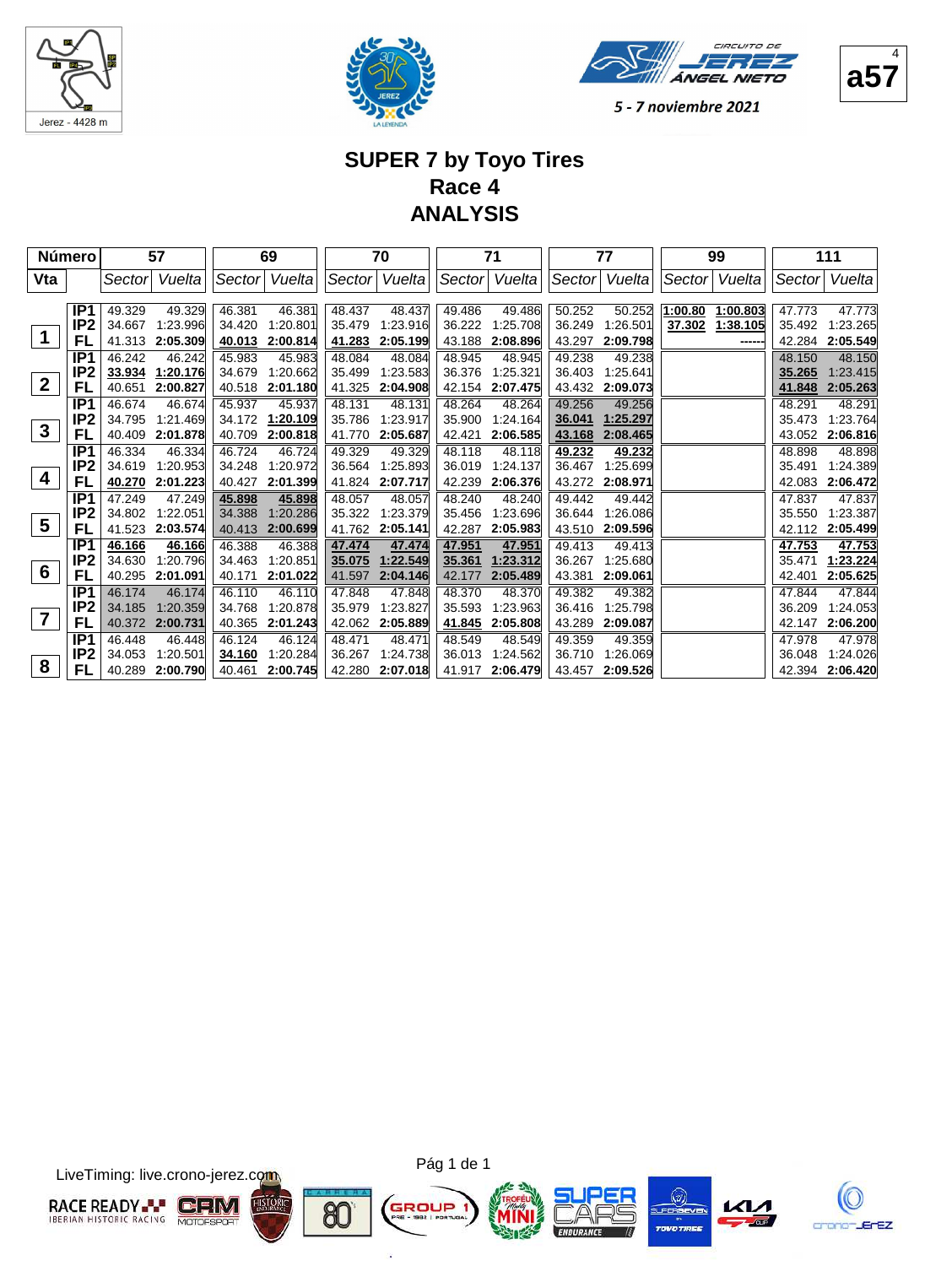





**a57**  $\overline{5}$ 

#### **SUPER 7 by Toyo Tires Race 4 ANALYSIS**

|                         | <b>Número</b>   | 116<br>Sector<br>47.250<br>47.250<br>35.223 |          | 119    |          |        | 125      |        | 129      |        | 136      |        | 146      |        | 169      |
|-------------------------|-----------------|---------------------------------------------|----------|--------|----------|--------|----------|--------|----------|--------|----------|--------|----------|--------|----------|
| Vta                     |                 |                                             | Vuelta   | Sector | Vuelta   | Sector | Vuelta   | Sector | Vuelta   | Sector | Vuelta   | Sector | Vuelta   | Sector | Vuelta   |
|                         |                 |                                             |          |        |          |        |          |        |          |        |          |        |          |        |          |
|                         | IP <sub>1</sub> |                                             |          | 46.604 | 46.604   | 49.447 | 49.447   | 48.794 | 48.794   | 47.628 | 47.628   | 47.817 | 47.817   | 46.397 | 46.397   |
|                         | IP <sub>2</sub> |                                             | 1:22.473 | 34.268 | 1:20.872 | 36.088 | 1:25.535 | 35.462 | 1:24.256 | 35.221 | 1:22.849 | 34.923 | 1:22.740 | 34.466 | 1:20.863 |
|                         | FL              | 41.437                                      | 2:03.910 | 40.389 | 2:01.261 | 42.406 | 2:07.941 | 42.953 | 2:07.209 | 41.554 | 2:04.403 | 42.127 | 2:04.867 | 40.533 | 2:01.396 |
|                         | IP <sub>1</sub> | 47.365                                      | 47.365   | 46.288 | 46.288   | 48.592 | 48.592   | 48.518 | 48.518   | 46.959 | 46.959   | 48.109 | 48.109   | 46.612 | 46.612   |
|                         | IP <sub>2</sub> | 34.380                                      | 1:21.745 | 34.450 | 1:20.738 | 35.151 | 1:23.743 | 36.706 | 1:25.224 | 35.039 | 1:21.998 | 35.127 | 1:23.236 | 34.616 | 1:21.228 |
| $\boldsymbol{2}$        | FL              | 40.656                                      | 2:02.401 | 40.544 | 2:01.282 | 42.053 | 2:05.796 | 42.760 | 2:07.984 | 41.361 | 2:03.359 | 41.809 | 2:05.045 | 40.439 | 2:01.667 |
|                         | IP <sub>1</sub> | 46.974                                      | 46.974   | 46.406 | 46.406   | 47.395 | 47.395   | 48.714 | 48.714   | 46.570 | 46.570   | 47.450 | 47.450   | 46.159 | 46.159   |
|                         | IP <sub>2</sub> | 34.182                                      | 1.21.156 | 33.938 | 1:20.344 | 35.345 | 1:22.740 | 35.463 | 1:24.177 | 35.308 | 1:21.878 | 35.339 | 1:22.789 | 35.004 | 1:21.163 |
| $\mathbf{3}$            | FL              | 40.345                                      | 2:01.501 | 40.129 | 2:00.473 | 42.208 | 2:04.948 | 42.067 | 2:06.244 | 41.069 | 2:02.947 | 42.139 | 2:04.928 | 40.702 | 2:01.865 |
|                         | IP <sub>1</sub> | 46.529                                      | 46.529   | 45.938 | 45.938   | 47.684 | 47.684   | 48.434 | 48.434   | 47.002 | 47.002   | 47.676 | 47.676   | 47.346 | 47.346   |
|                         | IP <sub>2</sub> | 34.595                                      | 1:21.124 | 34.222 | 1:20.160 | 35.355 | 1:23.039 | 36.184 | 1:24.618 | 35.445 | 1:22.447 | 35.142 | 1:22.818 | 35.035 | 1:22.381 |
| 4                       | FL              | 40.581                                      | 2:01.705 | 39.905 | 2:00.065 | 42.564 | 2:05.603 | 42.202 | 2:06.820 | 40.845 | 2:03.292 | 42.290 | 2:05.108 | 41.030 | 2:03.411 |
|                         | IP1             | 46.509                                      | 46.509   | 46.241 | 46.241   | 48.071 | 48.071   | 48.270 | 48.270   | 46.393 | 46.393   | 47.443 | 47.443   | 47.027 | 47.027   |
|                         | IP <sub>2</sub> | 34.274                                      | 1:20.783 | 34.192 | 1:20.433 | 35.019 | 1:23.090 | 35.801 | 1:24.071 | 34.979 | 1:21.372 | 34.989 | 1:22.432 | 34.821 | 1:21.848 |
| $\overline{\mathbf{5}}$ | FL              | 40.542                                      | 2:01.325 | 40.147 | 2:00.580 | 42.369 | 2:05.459 | 42.211 | 2:06.282 | 40.999 | 2:02.371 | 42.041 | 2:04.473 | 41.357 | 2:03.205 |
|                         | IP1             | 46.528                                      | 46.528   | 46.198 | 46.198   | 47.703 | 47.703   | 48.126 | 48.126   | 46.729 | 46.729   | 47.748 | 47.748   | 46.835 | 46.835   |
|                         | IP <sub>2</sub> | 34.178                                      | 1:20.706 | 34.133 | 1:20.331 | 35.004 | 1:22.707 | 35.575 | 1:23.701 | 34.753 | 1:21.482 | 35.131 | 1:22.879 | 34.631 | 1:21.466 |
| 6                       | FL              | 40.529                                      | 2:01.235 | 40.301 | 2:00.632 | 42.259 | 2:04.966 | 42.422 | 2:06.123 | 41.057 | 2:02.539 | 42.389 | 2:05.268 | 40.584 | 2:02.050 |
|                         | IP <sub>1</sub> | 46.455                                      | 46.455   | 46.022 | 46.022   | 47.522 | 47.522   | 48.197 | 48.197   | 47.035 | 47.035   | 47.729 | 47.729   | 46.494 | 46.494   |
|                         | IP <sub>2</sub> | 35.062                                      | 1:21.517 | 33.967 | 1:19.989 | 35.402 | 1:22.924 | 35.424 | 1:23.621 | 34.742 | 1:21.777 | 35.299 | 1:23.028 | 34.528 | 1:21.022 |
| $\overline{7}$          | FL              | 41.036                                      | 2:02.553 | 40.373 | 2:00.362 | 42.338 | 2:05.262 | 42.165 | 2:05.786 | 40.460 | 2:02.237 | 42.447 | 2:05.475 | 41.521 | 2:02.543 |
|                         | IP <sub>1</sub> | 47.155                                      | 47.155   | 46.383 | 46.383   | 47.790 | 47.790   | 48.530 | 48.530   | 47.003 | 47.003   | 48.244 | 48.244   | 46.843 | 46.843   |
|                         | IP <sub>2</sub> | 39.690                                      | 1:26.845 | 33.901 | 1:20.284 | 35.644 | 1:23.434 | 35.786 | 1:24.316 | 34.700 | 1:21.703 | 35.539 | 1:23.783 | 34.838 | 1:21.681 |
| 8                       | FL              | 41.231                                      | 2:08.076 | 40.138 | 2:00.422 | 42.282 | 2:05.716 | 42.124 | 2:06.440 | 40.866 | 2:02.569 | 43.447 | 2:07.230 | 40.888 | 2:02.569 |

LiveTiming: live.crono-jerez.com





G

ä





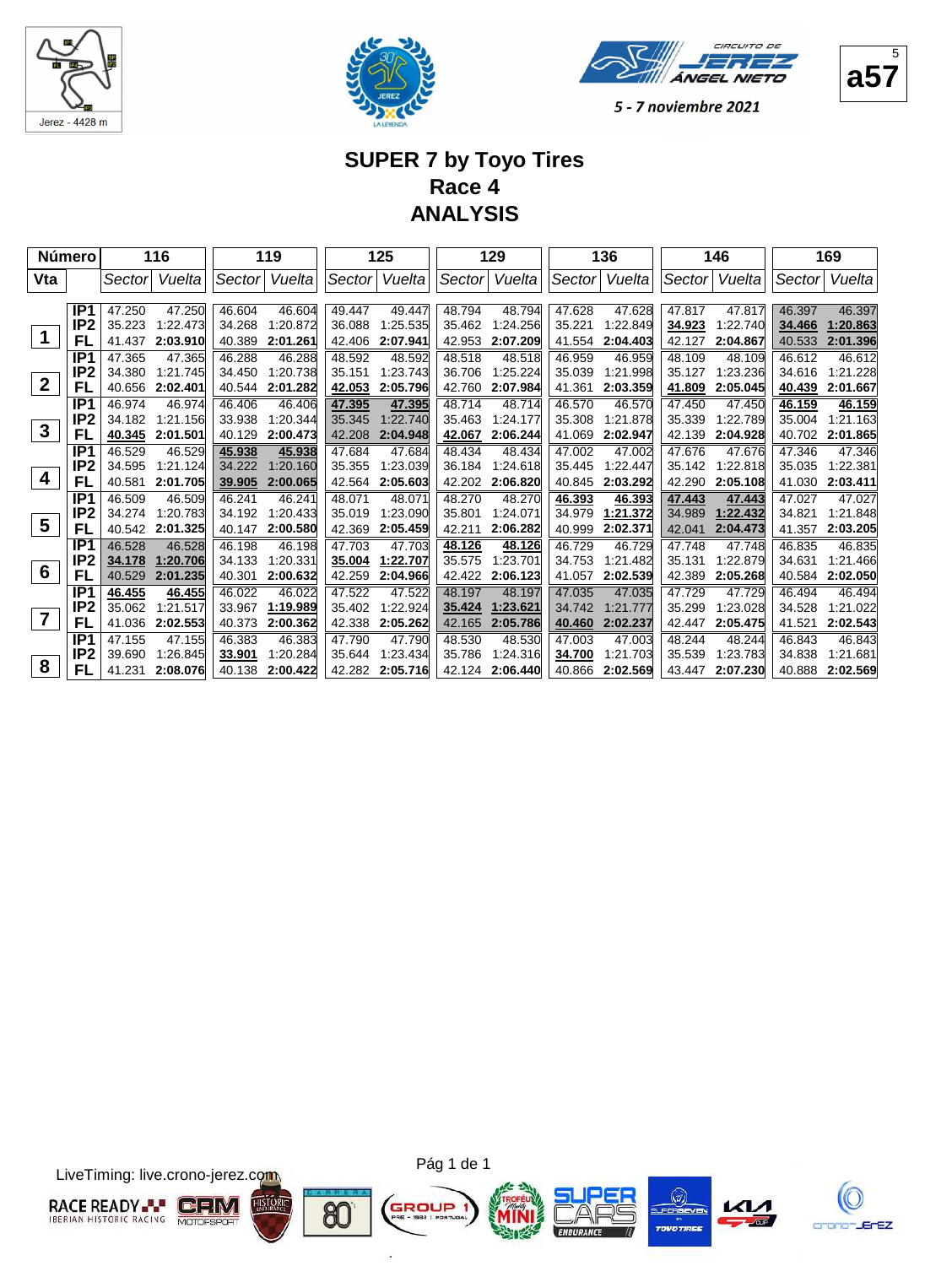





**a58**

#### **SUPER 7 by Toyo Tires Race 4 40 BEST LAPS**

| <b>Dorsal</b>           | <b>Piloto</b>          | <b>Nat</b> | Equipo                     | Maq. | Hora     | <b>Vuelta</b> | Tiempo   |
|-------------------------|------------------------|------------|----------------------------|------|----------|---------------|----------|
| 7                       | Diogo Tavares          |            | <b>CRM Motorsport</b>      | 420R | 16:31:29 | 5             | 1:58.963 |
| 30                      | Gonçalo Lobo Vale      |            | <b>BCM Sports</b>          | 420R | 16:33:29 | 6             | 1:59.174 |
| 30                      | Gonçalo Lobo Vale      |            | <b>BCM Sports</b>          | 420R | 16:31:30 | 5             | 1:59.272 |
| 28                      | Nuno Pires             |            | Speedy Motorsport          | 420R | 16:35:08 | 6             | 1:59.450 |
| 28                      | Nuno Pires             |            | Speedy Motorsport          | 420R | 16:37:08 | 7             | 1:59.622 |
| 30                      | Gonçalo Lobo Vale      |            | <b>BCM Sports</b>          | 420R | 16:29:30 | 4             | 1:59.813 |
| 3                       | Paulo Macedo           |            | <b>CRM Motorsport</b>      | 420R | 16:37:35 | 8             | 1:59.863 |
| 53                      | José Carlos Pires      |            | Speedy Motorsport          | 420R | 16:27:28 | 3             | 1:59.990 |
| 53                      | José Carlos Pires      |            | Speedy Motorsport          | 420R | 16:29:28 | 4             | 1:59.991 |
| 23                      | Diogo Costa            |            | <b>Team Nuoorte</b>        | 420R | 16:29:31 | 4             | 2:00.018 |
| $\overline{\mathbf{7}}$ | Diogo Tavares          |            | <b>CRM Motorsport</b>      | 420R | 16:29:30 | 4             | 2:00.027 |
| 53                      | José Carlos Pires      |            | Speedy Motorsport          | 420R | 16:33:28 | 6             | 2:00.042 |
| 3                       | Paulo Macedo           |            | <b>CRM Motorsport</b>      | 420R | 16:29:34 | 4             | 2:00.056 |
| 119                     | Mark Stansfield        |            | <b>McMillan Motorsport</b> | 420R | 16:29:33 | 4             | 2:00.065 |
| 7                       | Diogo Tavares          |            | <b>CRM Motorsport</b>      | 420R | 16:33:29 | 6             | 2:00.186 |
| 44                      | Nuno Afonso            |            | Atomic-Mageltech           | 420R | 16:33:31 | 6             | 2:00.191 |
| 28                      | Nuno Pires             |            | Speedy Motorsport          | 420R | 16:27:29 | 3             | 2:00.191 |
| 44                      | Nuno Afonso            |            | Atomic-Mageltech           | 420R | 16:35:31 | 7             | 2:00.205 |
| 36                      | António Nunes Almeida  |            | <b>BS Motorsport</b>       | 420R | 16:33:36 | 6             | 2:00.258 |
| 23                      | Diogo Costa            |            | <b>Team Nuoorte</b>        | 420R | 16:31:31 | 5             | 2:00.303 |
| 30                      | Gonçalo Lobo Vale      |            | <b>BCM Sports</b>          | 420R | 16:23:28 | 1             | 2:00.319 |
| 36                      | António Nunes Almeida  |            | <b>BS Motorsport</b>       | 420R | 16:29:35 | 4             | 2:00.335 |
| 36                      | António Nunes Almeida  |            | <b>BS Motorsport</b>       | 420R | 16:31:35 | 5             | 2:00.340 |
| 119                     | Mark Stansfield        |            | McMillan Motorsport        | 420R | 16:35:34 | 7             | 2:00.362 |
| 28                      | Nuno Pires             |            | Speedy Motorsport          | 420R | 16:39:08 | 8             | 2:00.392 |
| 119                     | <b>Mark Stansfield</b> |            | <b>McMillan Motorsport</b> | 420R | 16:37:35 | 8             | 2:00.422 |
| 53                      | José Carlos Pires      |            | Speedy Motorsport          | 420R | 16:31:28 | 5             | 2:00.437 |
| 7                       | Diogo Tavares          |            | <b>CRM Motorsport</b>      | 420R | 16:27:30 | 3             | 2:00.446 |
| 3                       | Paulo Macedo           |            | <b>CRM Motorsport</b>      | 420R | 16:31:34 | 5             | 2:00.448 |
| 36                      | António Nunes Almeida  |            | <b>BS Motorsport</b>       | 420R | 16:35:36 | 7             | 2:00.450 |
| 119                     | Mark Stansfield        |            | <b>McMillan Motorsport</b> | 420R | 16:27:33 | 3             | 2:00.473 |
| 7                       | Diogo Tavares          |            | <b>CRM Motorsport</b>      | 420R | 16:37:31 | 8             | 2:00.476 |
| 44                      | Nuno Afonso            |            | Atomic-Mageltech           | 420R | 16:27:30 | 3             | 2:00.480 |
| 44                      | Nuno Afonso            |            | Atomic-Mageltech           | 420R | 16:31:31 | 5             | 2:00.496 |
| 3                       | Paulo Macedo           |            | <b>CRM Motorsport</b>      | 420R | 16:33:35 | 6             | 2:00.497 |
| 23                      | Diogo Costa            |            | <b>Team Nuoorte</b>        | 420R | 16:33:32 | 6             | 2:00.498 |
| 28                      | Nuno Pires             |            | Speedy Motorsport          | 420R | 16:23:28 | 1             | 2:00.525 |
| 44                      | Nuno Afonso            |            | Atomic-Mageltech           | 420R | 16:29:31 | 4             | 2:00.538 |
| 119                     | Mark Stansfield        |            | McMillan Motorsport        | 420R | 16:31:33 | 5             | 2:00.580 |
| 53                      | José Carlos Pires      |            | Speedy Motorsport          | 420R | 16:37:31 | 8             | 2:00.624 |

LiveTiming: live.crono-jerez.com



i.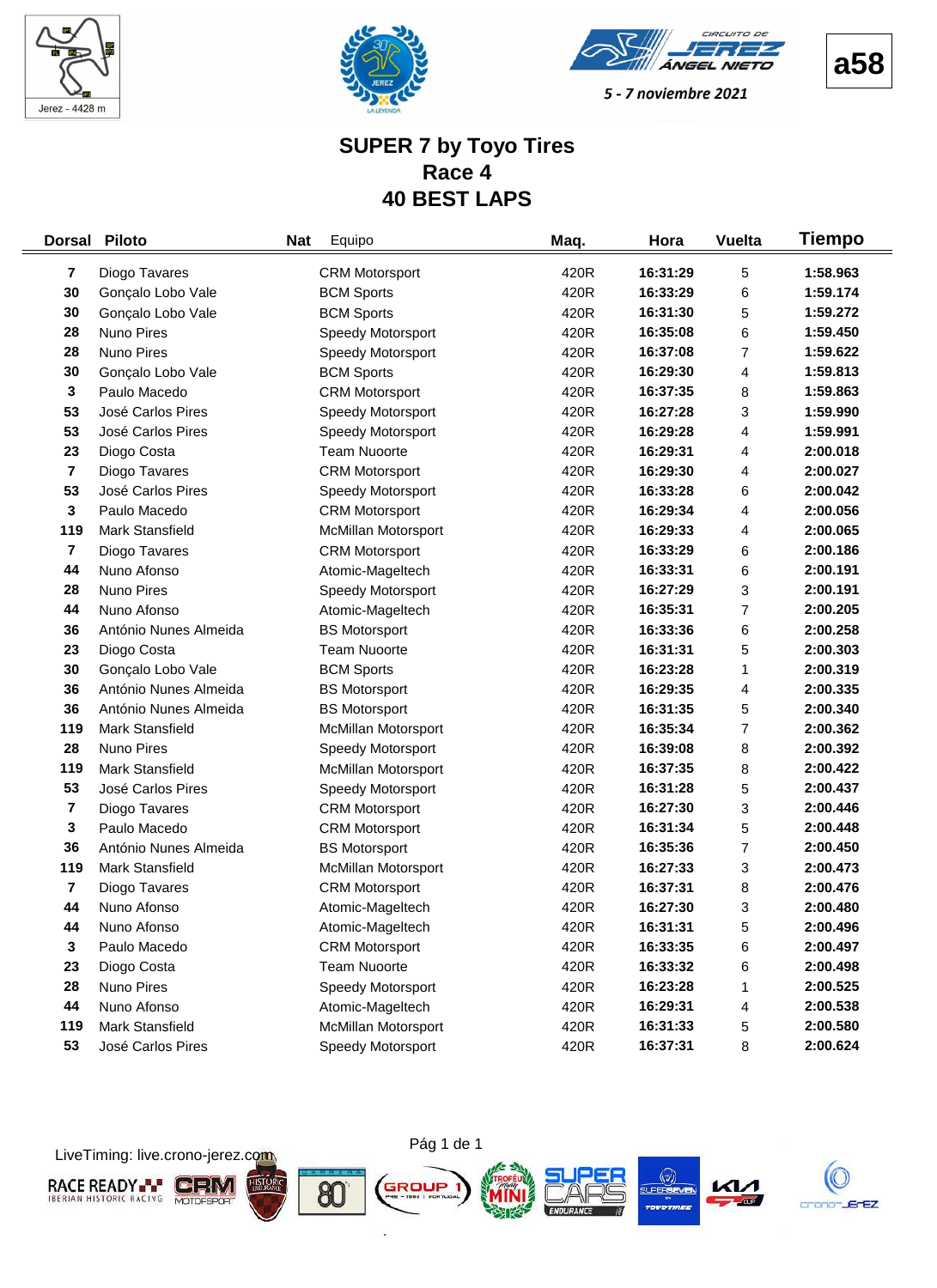





5 - 7 noviembre 2021

#### **SUPER 7 by Toyo Tires Race 4 TOP FIVE LAPS**

#### **Piloto Nat Equipo Top Five Laps**

| 7   | Diogo Tavares              | <b>CRM Motorsport</b>      | 1:58.963 | 2:00.027 | 2:00.186 | 2:00.446 | 2:00.476 |
|-----|----------------------------|----------------------------|----------|----------|----------|----------|----------|
| 30  | Gonçalo Lobo Vale          | <b>BCM Sports</b>          | 1:59.174 | 1:59.272 | 1:59.813 | 2:00.319 | 2:00.824 |
| 28  | Nuno Pires                 | Speedy Motorsport          | 1:59.450 | 1:59.622 | 2:00.191 | 2:00.392 | 2:00.525 |
| 3   | Paulo Macedo               | <b>CRM Motorsport</b>      | 1:59.863 | 2:00.056 | 2:00.448 | 2:00.497 | 2:00.648 |
| 53  | José Carlos Pires          | Speedy Motorsport          | 1:59.990 | 1:59.991 | 2:00.042 | 2:00.437 | 2:00.624 |
| 23  | Diogo Costa                | <b>Team Nuoorte</b>        | 2:00.018 | 2:00.303 | 2:00.498 | 2:00.742 | 2:00.988 |
|     | 119 Mark Stansfield        | McMillan Motorsport        | 2:00.065 | 2:00.362 | 2:00.422 | 2:00.473 | 2:00.580 |
|     | 44 Nuno Afonso             | Atomic-Mageltech           | 2:00.191 | 2:00.205 | 2:00.480 | 2:00.496 | 2:00.538 |
|     | 36 António Nunes Almeida   | <b>BS Motorsport</b>       | 2:00.258 | 2:00.335 | 2:00.340 | 2:00.450 | 2:00.645 |
| 8   | Luís Calheiros Ferreira    | <b>CRM Motorsport</b>      | 2:00.625 | 2:00.631 | 2:00.897 | 2:00.950 | 2:00.993 |
| 69  | André Correia              | P                          | 2:00.699 | 2:00.745 | 2:00.814 | 2:00.818 | 2:01.022 |
|     | 57 Bernardo Bello          | <b>CRM Motorsport</b>      | 2:00.731 | 2:00.790 | 2:00.827 | 2:01.091 | 2:01.223 |
|     | 116 Paul O'Reilly          | McMillan Motorsport        | 2:01.235 | 2:01.325 | 2:01.501 | 2:01.705 | 2:02.401 |
|     | 46 Nélson Gomes            | Speedy Motorsport          | 2:01.299 | 2:01.875 | 2:02.042 | 2:02.879 | 2:03.072 |
|     | 169 Steve Collins          | McMillan Motorsport        | 2:01.396 | 2:01.667 | 2:01.865 | 2:02.050 | 2:02.543 |
| 20  | Luís Maria Lisboa          | <b>Team Nuoorte</b>        | 2:01.532 | 2:01.878 | 2:01.958 | 2:02.067 | 2:02.295 |
|     | 43 James Tubby             | McMillan Motorsport        | 2:01.537 | 2:01.755 | 2:01.887 | 2:02.234 | 2:02.246 |
|     | 25 Bertrand Rouchout       | Speedy Motorsport          | 2:02.154 | 2:02.517 | 2:02.535 | 2:02.698 | 2:02.757 |
|     | 136 John Ogilvie           | McMillan Motorsport        | 2:02.237 | 2:02.371 | 2:02.539 | 2:02.569 | 2:02.947 |
| 70. | Martin Amison              | <b>McMillan Motorsport</b> | 2:04.146 | 2:04.908 | 2:05.141 | 2:05.199 | 2:05.687 |
|     | 146 Jamie Winrow           | <b>McMillan Motorsport</b> | 2:04.473 | 2:04.867 | 2:04.928 | 2:05.045 | 2:05.108 |
|     | 55 Ricardo Pedrosa         | Atomic-Mageltech           | 2:04.866 | 2:04.974 | 2:05.182 | 2:05.596 | 2:05.938 |
|     | 125 Jay McCormack          | McMillan Motorsport        | 2:04.948 | 2:04.966 | 2:05.262 | 2:05.459 | 2:05.603 |
|     | 111 Oliver Gibson          | McMillan Motorsport        | 2:05.263 | 2:05.499 | 2:05.549 | 2:05.625 | 2:06.200 |
| 71  | John Shiveral              | McMillan Motorsport        | 2:05.489 | 2:05.808 | 2:05.983 | 2:06.376 | 2:06.479 |
|     | 129 Tim Child              | McMillan Motorsport        | 2:05.786 | 2:06.123 | 2:06.244 | 2:06.282 | 2:06.440 |
|     | 18 Francisco Figueiredo    | Ρ                          | 2:05.891 | 2:05.911 | 2:06.372 | 2:06.423 | 2:06.499 |
|     | 54 Fernando Costa          | Atomic-Mageltech           | 2:05.935 | 2:06.114 | 2:06.832 | 2:07.485 | 2:08.847 |
| 6   | Aman Uppal                 | McMillan Motorsport        | 2:06.254 | 2:06.341 | 2:06.421 | 2:06.884 | 2:06.942 |
| 24  | Bernardo Gonzalez          | <b>CRM Motorsport</b>      | 2:06.309 | 2:06.858 | 2:06.934 | 2:07.258 | 2:07.474 |
| 37  | Pedro Lacerda              | Garagem 19                 | 2:06.500 | 2:06.537 | 2:06.928 | 2:07.092 | 2:07.136 |
|     | 77 Frederico Brion Sanches | <b>BS Motorsport</b>       | 2:08.465 | 2:08.971 | 2:09.061 | 2:09.073 | 2:09.087 |

LiveTiming: live.crono-jerez.com















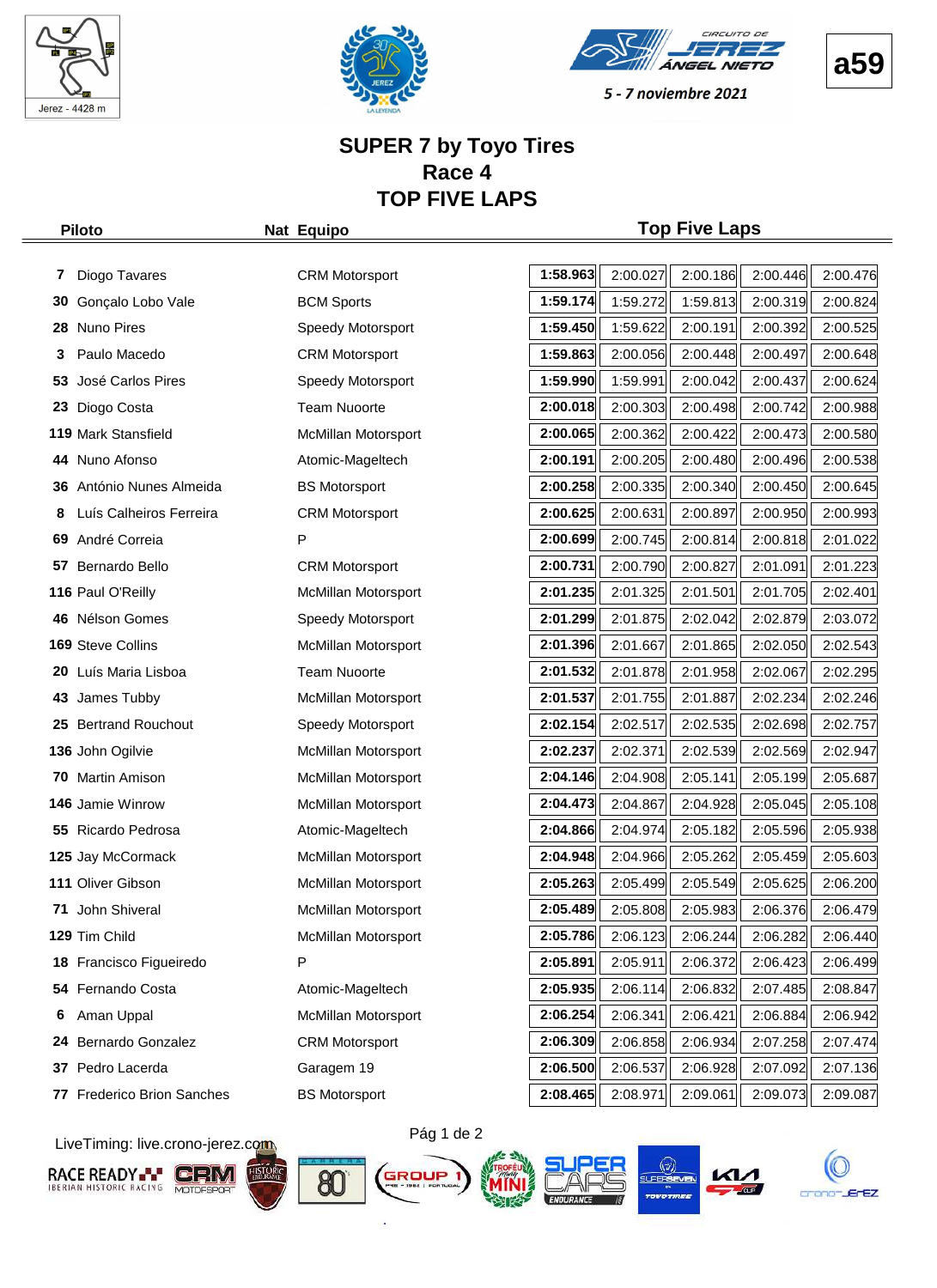

 $=$ 







5 - 7 noviembre 2021

#### **SUPER 7 by Toyo Tires Race 4 TOP FIVE LAPS**

| <b>Piloto</b>    | Nat Equipo            | <b>Top Five Laps</b>                                     |
|------------------|-----------------------|----------------------------------------------------------|
| 21 Paulo Duarte  | <b>CRM Motorsport</b> | 2:08.914<br>2:09.153 2:09.499 2:09.504<br>2:10.869       |
| 16 Dominic Geary | <b>CRM Motorsport</b> | 2:09.499<br>2:09.704<br>2:09.817<br>2:09.825<br>2:09.929 |
| 99 Nuno Santos   | <b>CRM Motorsport</b> | PARRILL                                                  |

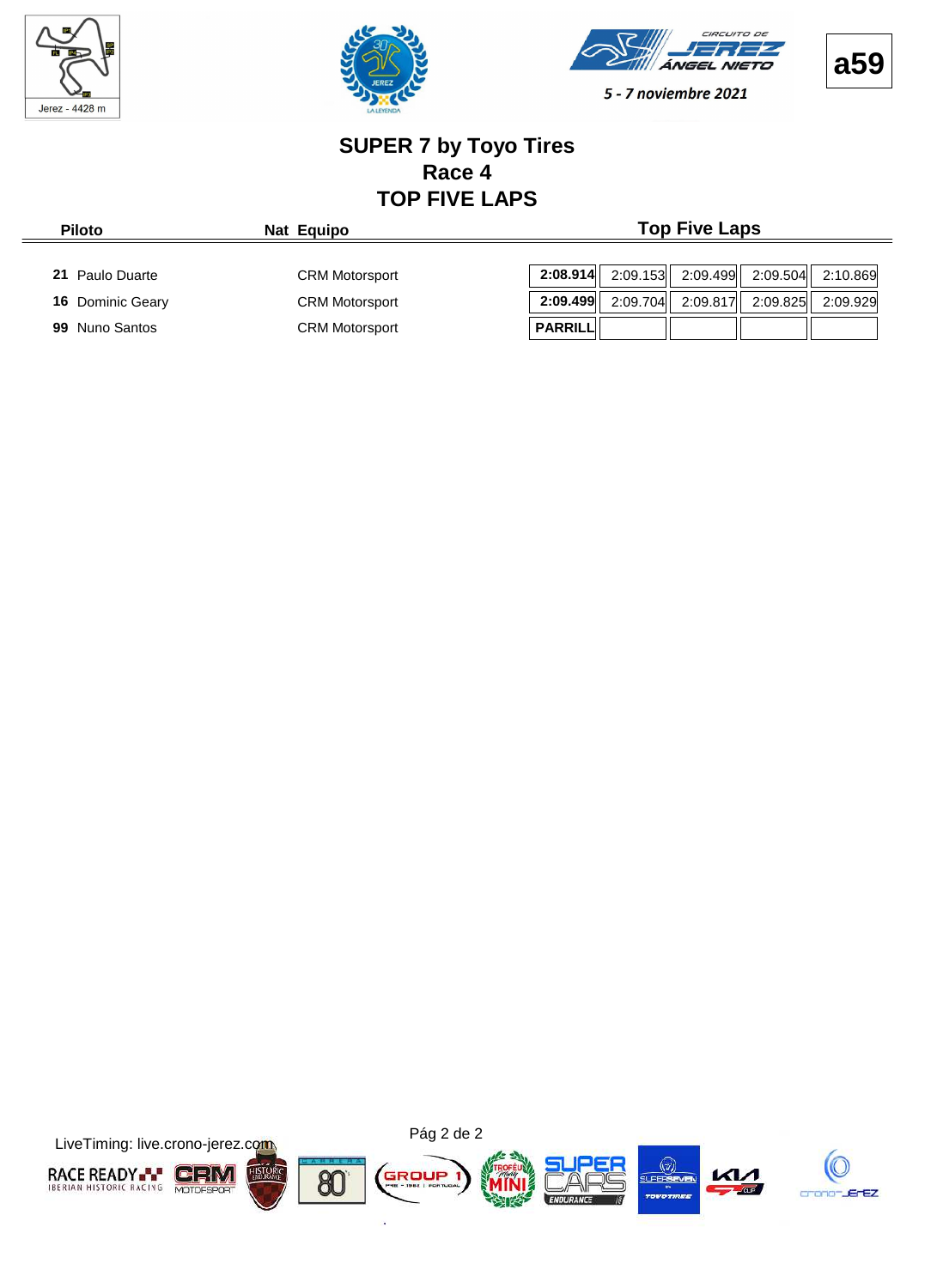





**a60**

#### **SUPER 7 by Toyo Tires Race 4 40 BEST MAXIMUM SPEEDS**

| <b>Dorsal</b> | <b>Piloto</b>           | <b>Nat</b> | Equipo                     | Maq. | Hora     | <b>Vuelta</b>           | <b>Vmax</b> |
|---------------|-------------------------|------------|----------------------------|------|----------|-------------------------|-------------|
| 44            | Nuno Afonso             |            | Atomic-Mageltech           | 420R | 16:26:15 | 2                       | 199,1       |
| 69            | André Correia           |            | P                          | 420R | 16:26:16 | $\overline{\mathbf{c}}$ | 199,0       |
| 69            | André Correia           |            | P                          | 420R | 16:24:15 | 1                       | 198,6       |
| 46            | Nélson Gomes            |            | Speedy Motorsport          | 420R | 16:34:35 | 6                       | 198,3       |
| 7             | Diogo Tavares           |            | <b>CRM Motorsport</b>      | 420R | 16:26:15 | 2                       | 198,1       |
| 46            | Nélson Gomes            |            | Speedy Motorsport          | 420R | 16:30:31 | 4                       | 197,9       |
| 44            | Nuno Afonso             |            | Atomic-Mageltech           | 420R | 16:30:17 | 4                       | 197,8       |
| 46            | Nélson Gomes            |            | Speedy Motorsport          | 420R | 16:32:33 | 5                       | 197,8       |
| 7             | Diogo Tavares           |            | <b>CRM Motorsport</b>      | 420R | 16:22:13 | 0                       | 197,7       |
| 116           | Paul O'Reilly           |            | McMillan Motorsport        | 420R | 16:34:35 | 6                       | 197,5       |
| 116           | Paul O'Reilly           |            | <b>McMillan Motorsport</b> | 420R | 16:28:31 | 3                       | 197,3       |
| 30            | Gonçalo Lobo Vale       |            | <b>BCM Sports</b>          | 420R | 16:22:14 | 0                       | 197,2       |
| 69            | André Correia           |            | P                          | 420R | 16:36:22 | $\overline{7}$          | 197,2       |
| 116           | Paul O'Reilly           |            | McMillan Motorsport        | 420R | 16:36:38 | 7                       | 197,2       |
| 169           | <b>Steve Collins</b>    |            | <b>McMillan Motorsport</b> | 420R | 16:22:17 | 0                       | 197,1       |
| 44            | Nuno Afonso             |            | Atomic-Mageltech           | 420R | 16:22:15 | 0                       | 197,0       |
| 28            | Nuno Pires              |            | Speedy Motorsport          | 420R | 16:24:14 | 1                       | 197,0       |
| 23            | Diogo Costa             |            | <b>Team Nuoorte</b>        | 420R | 16:24:15 | 1                       | 196,7       |
| 116           | Paul O'Reilly           |            | McMillan Motorsport        | 420R | 16:22:24 | 0                       | 196,6       |
| 46            | Nélson Gomes            |            | Speedy Motorsport          | 420R | 16:36:38 | 7                       | 196,4       |
| 116           | Paul O'Reilly           |            | McMillan Motorsport        | 420R | 16:32:34 | 5                       | 196,2       |
| 36            | António Nunes Almeida   |            | <b>BS Motorsport</b>       | 420R | 16:36:22 | 7                       | 196,1       |
| 69            | André Correia           |            | P                          | 420R | 16:22:15 | 0                       | 196,0       |
| 44            | Nuno Afonso             |            | Atomic-Mageltech           | 420R | 16:36:17 | 7                       | 196,0       |
| 30            | Gonçalo Lobo Vale       |            | <b>BCM Sports</b>          | 420R | 16:32:15 | 5                       | 195,6       |
| 7             | Diogo Tavares           |            | <b>CRM Motorsport</b>      | 420R | 16:36:17 | 7                       | 195,6       |
| 3             | Paulo Macedo            |            | <b>CRM Motorsport</b>      | 420R | 16:34:21 | 6                       | 195,5       |
| 3             | Paulo Macedo            |            | <b>CRM Motorsport</b>      | 420R | 16:26:19 | $\overline{\mathbf{c}}$ | 195,5       |
| 44            | Nuno Afonso             |            | Atomic-Mageltech           | 420R | 16:28:16 | 3                       | 195,5       |
| 30            | Gonçalo Lobo Vale       |            | <b>BCM Sports</b>          | 420R | 16:24:14 | 1                       | 195,4       |
| 57            | Bernardo Bello          |            | <b>CRM Motorsport</b>      | 420R | 16:28:45 | 3                       | 195,2       |
| 44            | Nuno Afonso             |            | Atomic-Mageltech           | 420R | 16:24:15 | 1                       | 195,1       |
| 30            | Gonçalo Lobo Vale       |            | <b>BCM Sports</b>          | 420R | 16:34:15 | 6                       | 194,9       |
| 23            | Diogo Costa             |            | <b>Team Nuoorte</b>        | 420R | 16:26:16 | $\overline{c}$          | 194,8       |
| 119           | Mark Stansfield         |            | McMillan Motorsport        | 420R | 16:24:17 | 1                       | 194,7       |
| 28            | Nuno Pires              |            | Speedy Motorsport          | 420R | 16:22:13 | 0                       | 194,5       |
| 43            | James Tubby             |            | <b>McMillan Motorsport</b> | 420R | 16:22:18 | 0                       | 194,4       |
| 169           | <b>Steve Collins</b>    |            | McMillan Motorsport        | 420R | 16:26:20 | 2                       | 194,3       |
| 8             | Luís Calheiros Ferreira |            | <b>CRM Motorsport</b>      | 420R | 16:26:43 | $\overline{c}$          | 194,3       |
| 136           | John Ogilvie            |            | <b>McMillan Motorsport</b> | 420R | 16:28:31 | 3                       | 194,3       |

LiveTiming: live.crono-jerez.com



ò.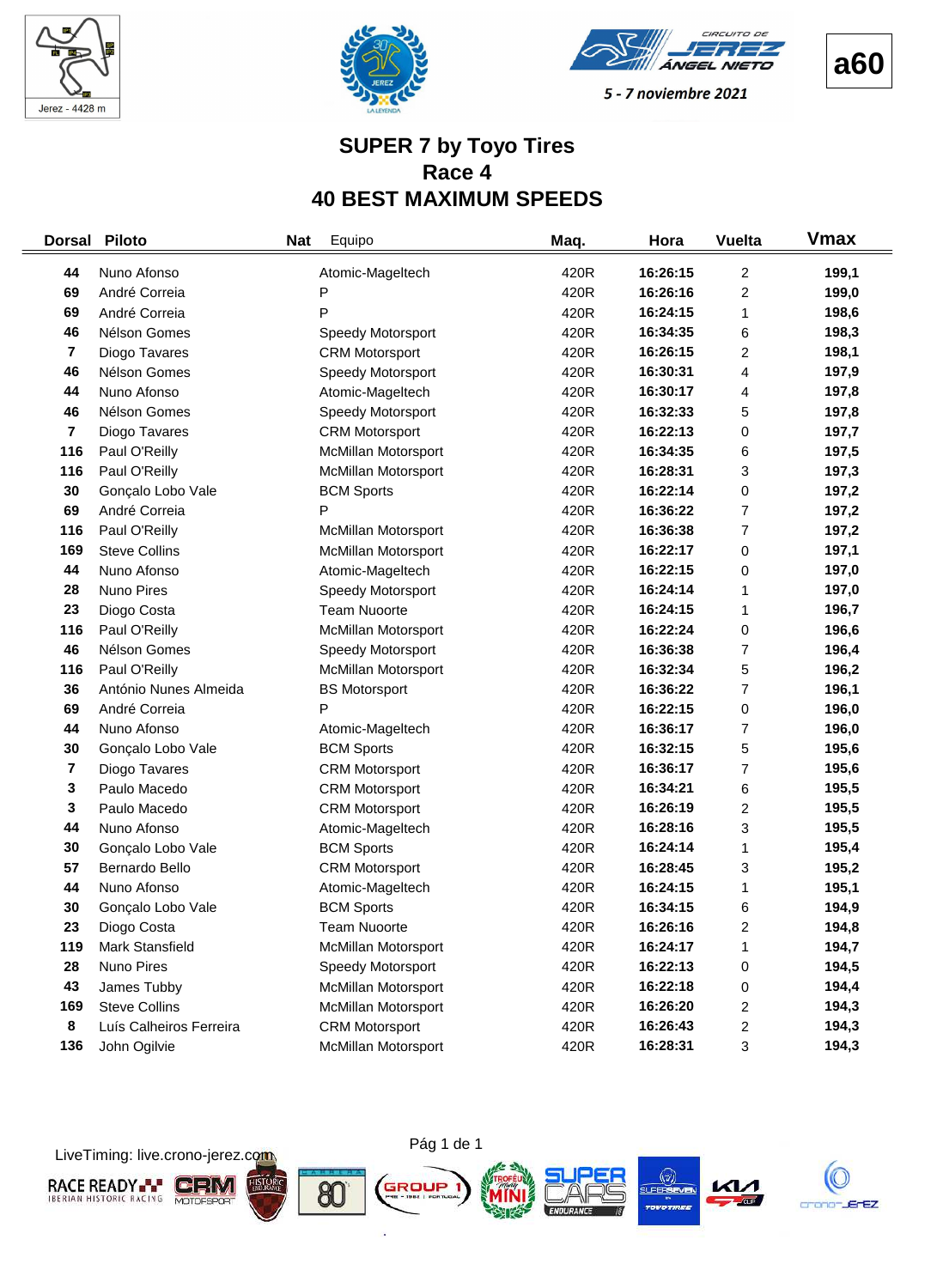





#### **SUPER 7 by Toyo Tires Race 4 TOP FIVE MAXIMUM SPEEDS**

|    | <b>Piloto</b>              | Nat Equipo                 |       |       | <b>Top Five Vmax</b> |       |       |
|----|----------------------------|----------------------------|-------|-------|----------------------|-------|-------|
|    | 44 Nuno Afonso             | Atomic-Mageltech           | 199,1 | 197,8 | 197,0                | 196,0 | 195,5 |
|    |                            | P                          | 199,0 |       |                      |       |       |
| 69 | André Correia              |                            |       | 198,6 | 197,2                | 196,0 | 193,4 |
|    | 46 Nélson Gomes            | Speedy Motorsport          | 198,3 | 197,9 | 197,8                | 196,4 | 191,0 |
| 7  | Diogo Tavares              | <b>CRM Motorsport</b>      | 198,1 | 197,7 | 195,6                | 194,2 | 194,1 |
|    | 116 Paul O'Reilly          | McMillan Motorsport        | 197,5 | 197,3 | 197,2                | 196,6 | 196,2 |
| 30 | Gonçalo Lobo Vale          | <b>BCM Sports</b>          | 197,2 | 195,6 | 195,4                | 194,9 | 193,8 |
|    | 169 Steve Collins          | McMillan Motorsport        | 197,1 | 194,3 | 193,1                | 191,2 | 189,9 |
|    | 28 Nuno Pires              | Speedy Motorsport          | 197,0 | 194,5 | 191,3                | 191,3 | 190,4 |
| 23 | Diogo Costa                | <b>Team Nuoorte</b>        | 196,7 | 194,8 | 192,6                | 191,6 | 189,7 |
| 36 | António Nunes Almeida      | <b>BS Motorsport</b>       | 196,1 | 194,0 | 192,8                | 192,1 | 191,9 |
| 3  | Paulo Macedo               | <b>CRM Motorsport</b>      | 195,5 | 195,5 | 194,2                | 194,0 | 193,2 |
| 57 | Bernardo Bello             | <b>CRM Motorsport</b>      | 195,2 | 194,2 | 192,9                | 192,3 | 190,3 |
|    | 119 Mark Stansfield        | McMillan Motorsport        | 194,7 | 193,7 | 193,6                | 192,5 | 192,4 |
| 43 | James Tubby                | McMillan Motorsport        | 194,4 | 193,6 | 192,1                | 191,7 | 190,9 |
|    | 136 John Ogilvie           | McMillan Motorsport        | 194,3 | 193,1 | 192,8                | 191,8 | 191,4 |
|    | Luís Calheiros Ferreira    | <b>CRM Motorsport</b>      | 194,3 | 192,9 | 189,9                | 189,7 | 189,3 |
| 25 | <b>Bertrand Rouchout</b>   | Speedy Motorsport          | 193,8 | 188,0 | 187,6                | 187,3 | 186,8 |
| 55 | Ricardo Pedrosa            | Atomic-Mageltech           | 193,3 | 191,4 | 191,0                | 190,7 | 185,7 |
| 20 | Luís Maria Lisboa          | <b>Team Nuoorte</b>        | 192,9 | 192,0 | 190,1                | 189,2 | 189,0 |
| 70 | Martin Amison              | McMillan Motorsport        | 191,5 | 188,4 | 188,2                | 188,2 | 186,9 |
| 53 | José Carlos Pires          | Speedy Motorsport          | 191,0 | 190,7 | 190,5                | 190,4 | 190,4 |
|    | 54 Fernando Costa          | Atomic-Mageltech           | 191,0 | 189,7 | 189,4                | 188,8 | 187,8 |
|    | Aman Uppal                 | McMillan Motorsport        | 187,6 | 184,7 | 183,8                | 182,6 | 182,4 |
| 71 | John Shiveral              | <b>McMillan Motorsport</b> | 187,4 | 187,3 | 186,2                | 185,3 | 185,1 |
|    | 125 Jay McCormack          | McMillan Motorsport        | 187,0 | 185,0 | 184,8                | 181,8 | 181,8 |
|    | 146 Jamie Winrow           | <b>McMillan Motorsport</b> | 185,5 | 183,7 | 181,7                | 179,6 | 179,5 |
|    | 111 Oliver Gibson          | McMillan Motorsport        | 184,7 | 183,9 | 182,1                | 179,9 | 177,7 |
|    | 18 Francisco Figueiredo    | P                          | 184,2 | 182,4 | 182,2                | 180,0 | 179,3 |
| 37 | Pedro Lacerda              | Garagem 19                 | 184,2 | 181,8 | 180,3                | 178,0 | 177,6 |
|    | 77 Frederico Brion Sanches | <b>BS Motorsport</b>       | 182,8 | 177,1 | 175,9                | 175,6 | 175,1 |
|    | 129 Tim Child              | McMillan Motorsport        | 181,9 | 181,2 | 181,1                | 180,9 | 180,8 |
|    | 24 Bernardo Gonzalez       | <b>CRM Motorsport</b>      | 179,6 | 179,1 | 178,0                | 175,9 | 174,5 |

LiveTiming: live.crono-jerez.com















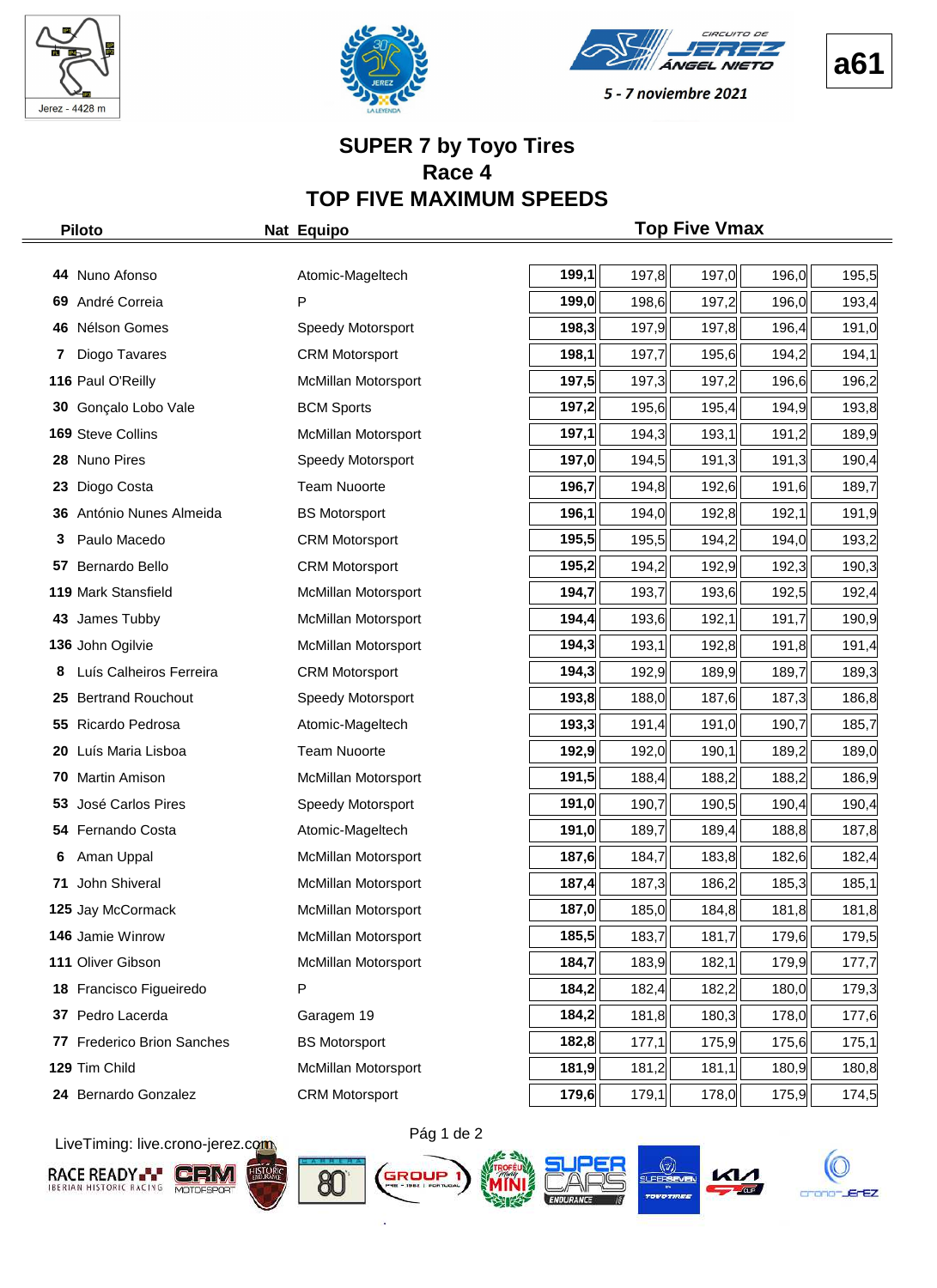

 $\frac{1}{2}$ 







5 - 7 noviembre 2021

#### **SUPER 7 by Toyo Tires Race 4 TOP FIVE MAXIMUM SPEEDS**

| <b>Piloto</b>           | Nat Equipo            | <b>Top Five Vmax</b>                      |  |
|-------------------------|-----------------------|-------------------------------------------|--|
| 21 Paulo Duarte         | <b>CRM Motorsport</b> | 179.4<br>173.6<br>173.1<br>173.8<br>173.7 |  |
| <b>16 Dominic Geary</b> | <b>CRM Motorsport</b> | 178,1<br>173.3<br>173.4<br>176.3<br>174.5 |  |
| 99 Nuno Santos          | <b>CRM Motorsport</b> | 161,7                                     |  |